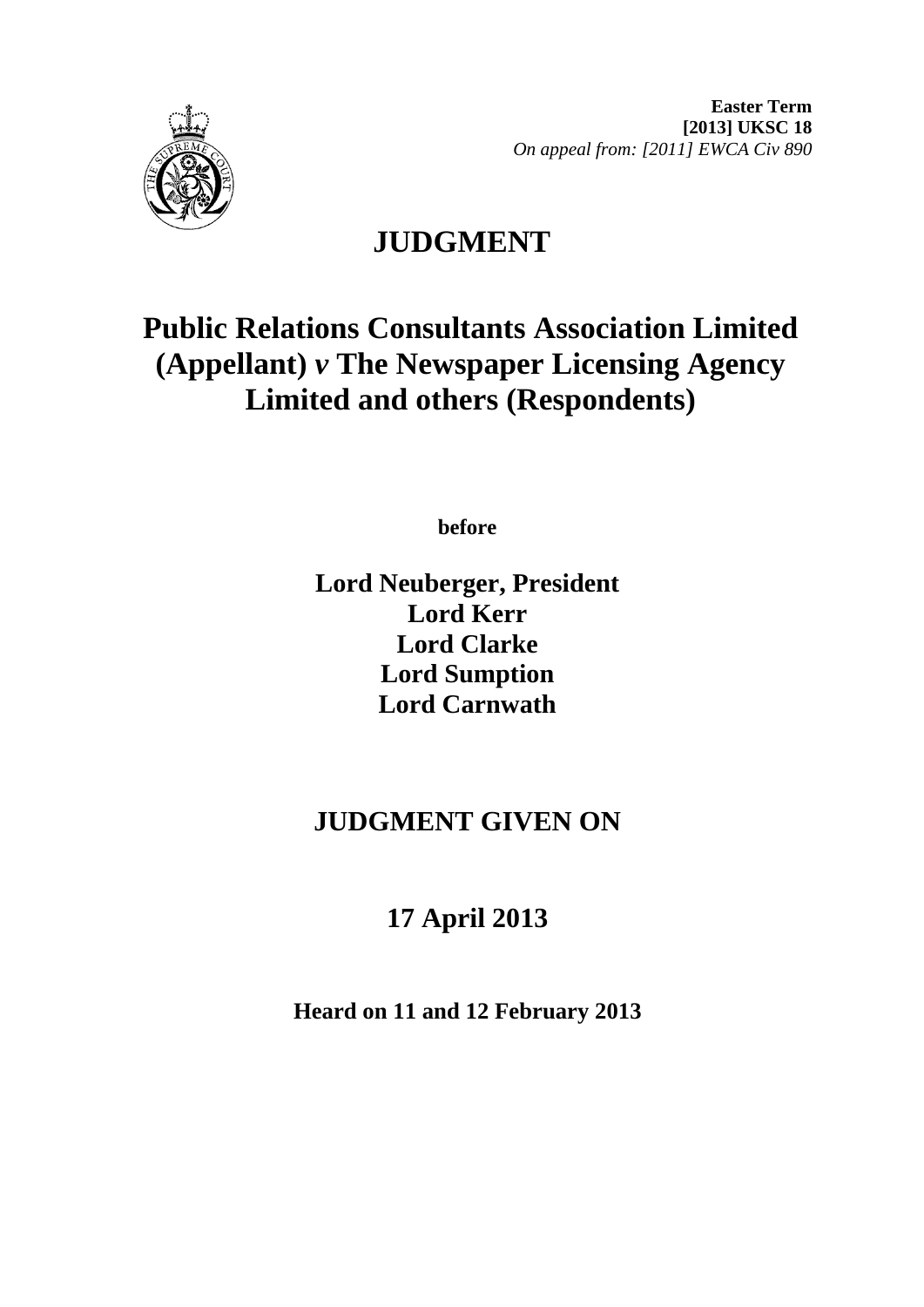Andrew Lykiardopoulos Edmund Cullen QC (Instructed by Baker & (Instructed by Berwin

*Appellant Respondent*<br> **Respondent**<br> **Robert Howe QC** Henry Carr QC Robert Howe QC Manuel By Baker & (Instructed by Baker & (Instructed by Berwin)<br>McKenzie LLP) Leighton Paisner LLP)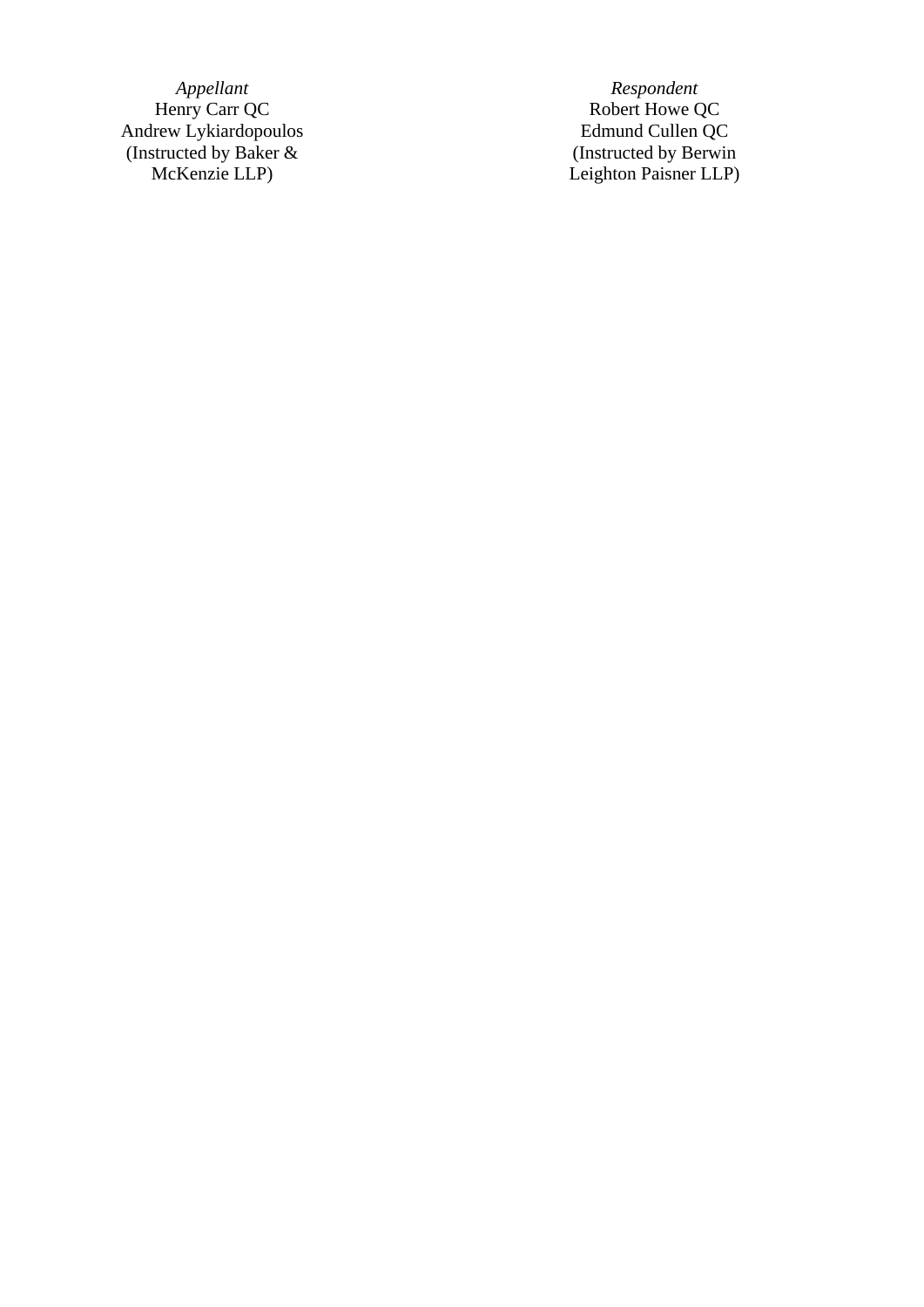#### **LORD SUMPTION (with whom Lord Neuberger, Lord Kerr, Lord Clarke and Lord Carnwath agree)**

#### *The issue*

1. This appeal raises an important question about the application of copyright law to the technical processes involved in viewing copyright material on the internet. The owner of a copyright has the exclusive right to do or to authorise a number of acts defined in sections 16 to 26 of the Copyright, Designs and Patents Act 1988. Broadly speaking, it is an infringement to make or distribute copies or adaptations of a protected work. Merely viewing or reading it is not an infringement. A person who reads a pirated copy of a protected book or views a forgery of a protected painting commits no infringement although the person who sold him the book or forged the painting may do.

2. The ordinary use of the internet will involve the creation of temporary copies at several stages. Copies will be created in the course of transmission in internet routers and proxy servers. Where a web-page is viewed by an end-user on his computer, without being downloaded, the technical processes involved will require temporary copies to be made on screen and also in the internet "cache" on the hard disk. The screen copy is self-evidently an essential part of the technology involved, without which the web-page cannot be viewed by the user. It will remain on screen until the user moves away from the relevant web-page. The function of the internet cache is somewhat more complex. It is a universal feature of current internet browsing technology. It would be possible to design browsing software without an internet cache, but in the present state of technology the result would be that the internet would be unable to cope with current volumes of traffic and would not function properly. The cache may be deliberately cleared by the end-user, but otherwise it will in the ordinary course be overwritten by other material after an interval which will depend on its capacity and on the volume and timing of the end-user's internet usage. The above is a crude, but for present purposes sufficient, description of the technical processes. Like most things in the digital world, their operation is capable of being modified. The capacity of the internet cache may within limits be modified by altering the browser settings on the user's computer. Deleted material can sometimes be retrieved by special software or highly proficient technicians. But this refinement is not characteristic of the ordinary use of the internet and can for present purposes be ignored. The important point is that in none of these cases does the end-user set out to make a copy of the web-page unless he chooses to download it or print it out. His object is to view the material. The copies temporarily retained on the screen or the internet cache are merely the incidental consequence of his use of a computer to do that. The question which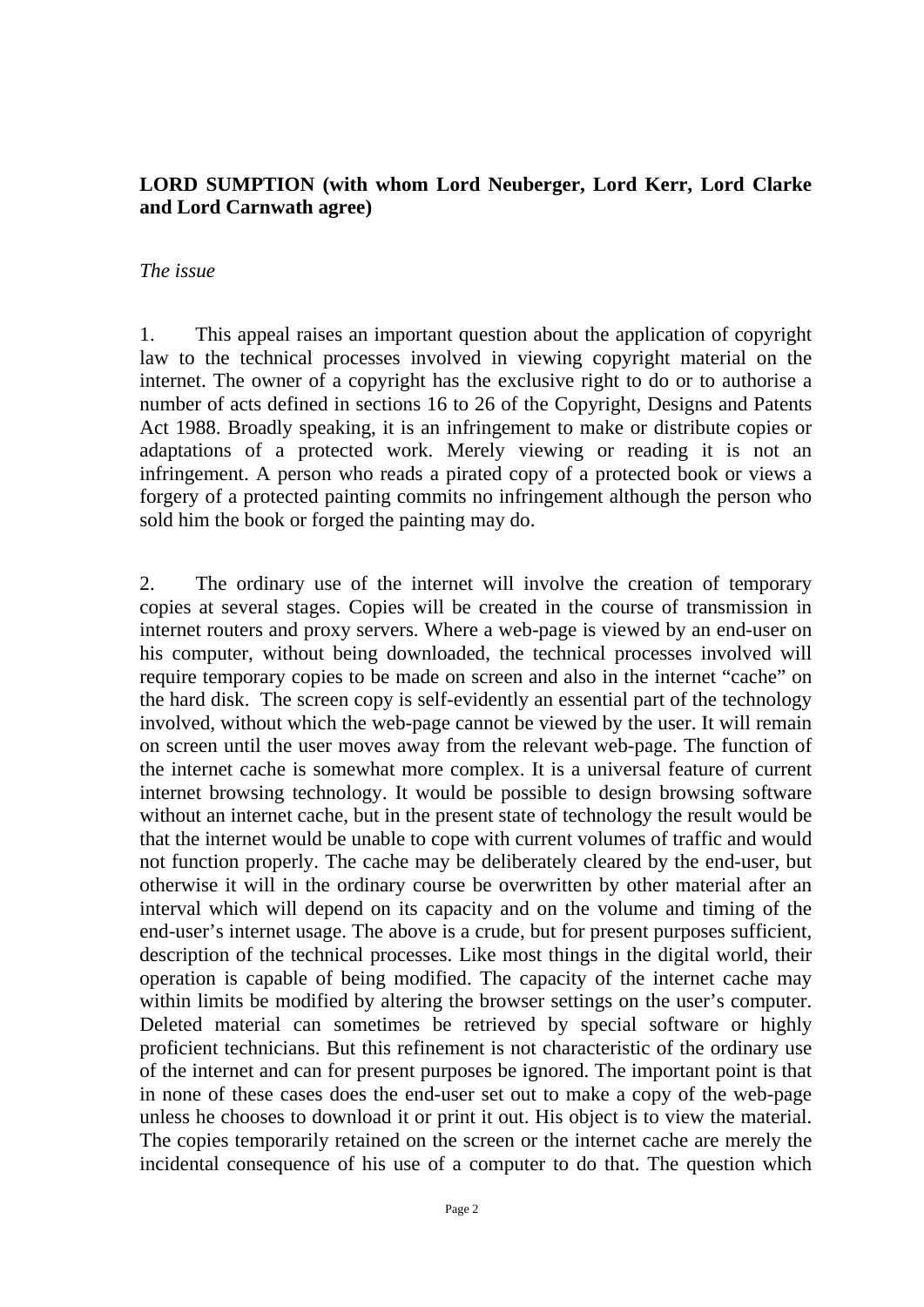arises on this appeal is whether they are nonetheless infringing copies unless licensed by the rights owner.

3. The appellant is a professional association of public relations professionals who, among other things, monitor news coverage on behalf of clients. One way of doing this is to use on-line monitoring or search services. This appeal is about the services provided to members of the association by the Meltwater group of companies. The Meltwater companies use automated software programmes to create anindex of words appearing on newspaper websites. Meltwater's customers provide them with search terms of interest to them, and Meltwater produces a monitoring report listing the results of a search of the index for those keywords. For each search hit, the monitoring report will present the opening words of the article, the keyword together with several words on either side of it, and a hyperlink (in the form of a reproduction of the headline) which enables the user to access the article on the relevant source website. It should, however, be noted that if that website has a paywall, the link will not enable the user to avoid it. He will have to pay for access to the material behind the paywall on the same terms as anyone else. Meltwater sends the monitoring report to the customer by email or the customer accesses it on the Meltwater website.

4. A number of points are common ground. It is common ground that Meltwater agreed to take a licence from the publishers of the newspapers to provide their service on terms which have been settled by the Copyright Tribunal. It is also common ground, and has been from an early stage of these proceedings, that Meltwater's customers require a licence to receive the service in its present form. This is because in its present form the service automatically involves the transmission of the monitoring report by e-mail. The email copy is not temporary. It is stored on the recipient's hard drive until the end-user chooses to delete it. The real question on this appeal is whether Meltwater's customers would need a licence to receive its service if the monitoring report were made available only on Meltwater's website. Obviously, to the extent that the customer downloads the report from the website he is making a copy that will infringe the newspaper's copyright unless he is licensed. But what if he merely views the material on the website? Proudman J held that he also needed a licence for that, and the Court of Appeal agreed with her. The issue has reached this court because it affects the operation of a service which is being made available on a commercial basis. But the same question potentially affects millions of non-commercial users of the internet who may, no doubt unwittingly, be incurring civil liability by viewing copyright material on the internet without the authority of the rights owner, for example because it has been unlawfully uploaded by a third party. Similar issues arise when viewers watch a broadcast on a digital television or a subscription television programme via a set-top box.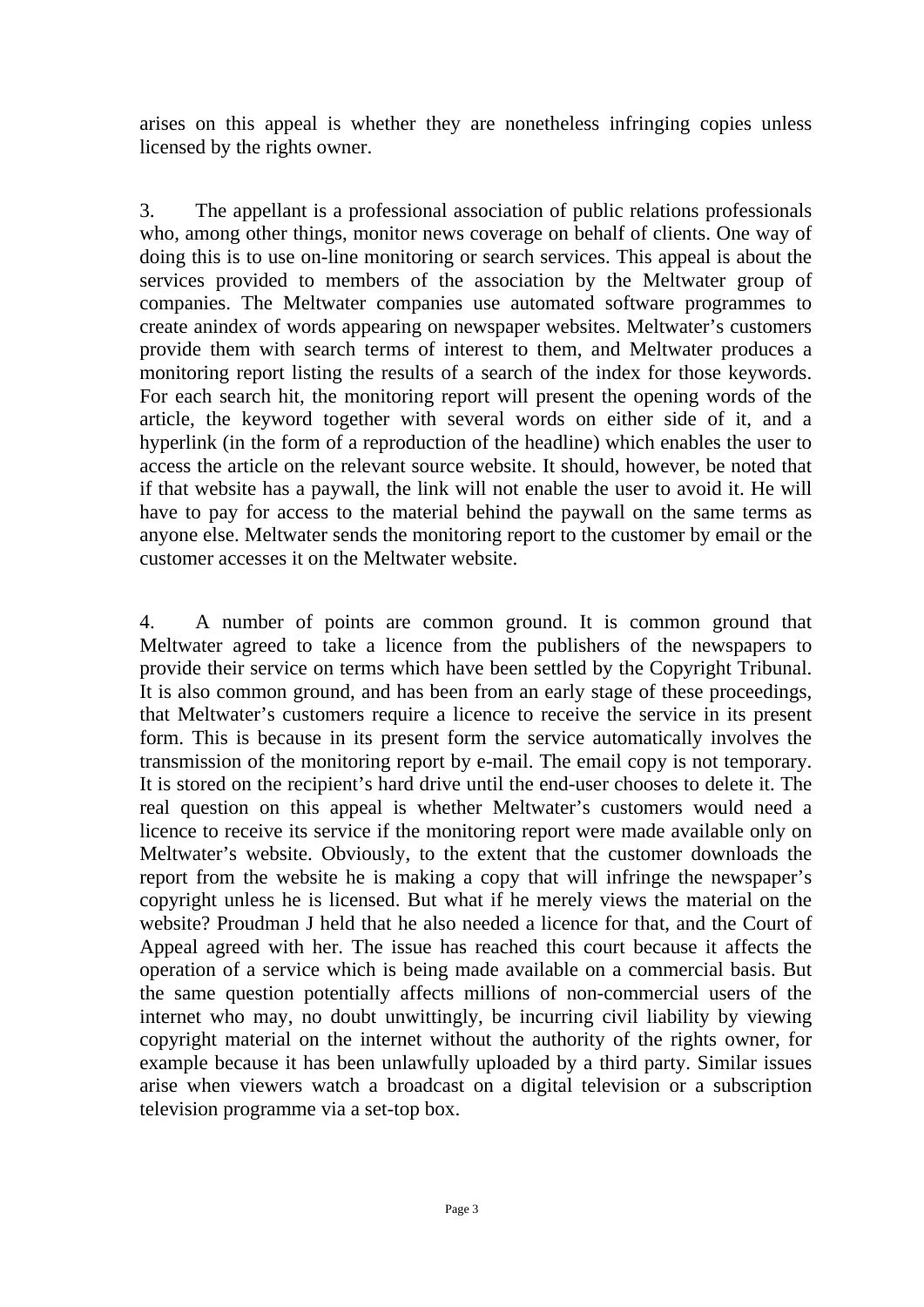#### *Directive 2001/29/EC*

5. Temporary copies created as part of the technical processes involved in viewing copyright material on a computer are dealt with by section 28A of the Copyright, Designs and Patents Act 1988. Section 28A was added to the Act by regulation in 2003 to give effect to Directive 2001/29/EC of 22 May 2001 on "the harmonisation of certain aspects of copyright and related rights in the information society." It is not disputed that the effect of the Directive and the English statutory provision is the same, and it is convenient to refer to the terms of the Directive.

6. Directive 2001/29/EC originated in Commission Green Paper on Copyright and Related Rights in the Information Society, published in July 1995, which identified as an issue the use of data processing systems to reproduce copyright material "in a form which cannot be apprehended directly by the human senses", i.e. as digital code. This would make it necessary to decide, among other things, whether the right of a copyright owner to control the reproduction of his work "should come into play in the ordinary use (digitization, intermediate copies, downloading into main memory) of the computers and other equipment which characterize the information society." This was followed, after a period for consultation, by a proposal of the EC Commission issued in its final form in December 1997, which identified very clearly the problem which has arisen on this appeal. It addressed the prospect of the commercial transmission from digital databases of music, films or other copyright material as digital signals over the internet or other high-speed networks for display or downloading, which would dispense with the need for physical media of transmission and storage such as books, disks, tapes, and the like. On the one hand the EU has traditionally afforded, as a matter of policy, a high level of protection for intellectual property rights, and the widespread use of these technologies was likely to facilitate piracy. On the other, it is clear that there was concern that the over-rigid application of copyright law devised for physical media of transmission or storage would retard the commercial development of the internet and other form of electronic media technology. In particular, there was uncertainty about the status of "temporary or incidental reproductions in the electronic environment."

7. Article 9(2) of the Berne Convention for the Protection of Literary and Artistic Works authorised signatory states to legislate for limited exceptions to the author's exclusive right to authorise the reproduction of his work:

"It shall be a matter for legislation in the countries of the Union to permit the reproduction of such works in certain special cases, provided that such reproduction does not conflict with a normal exploitation of the work and does not unreasonably prejudice the legitimate interests of the author."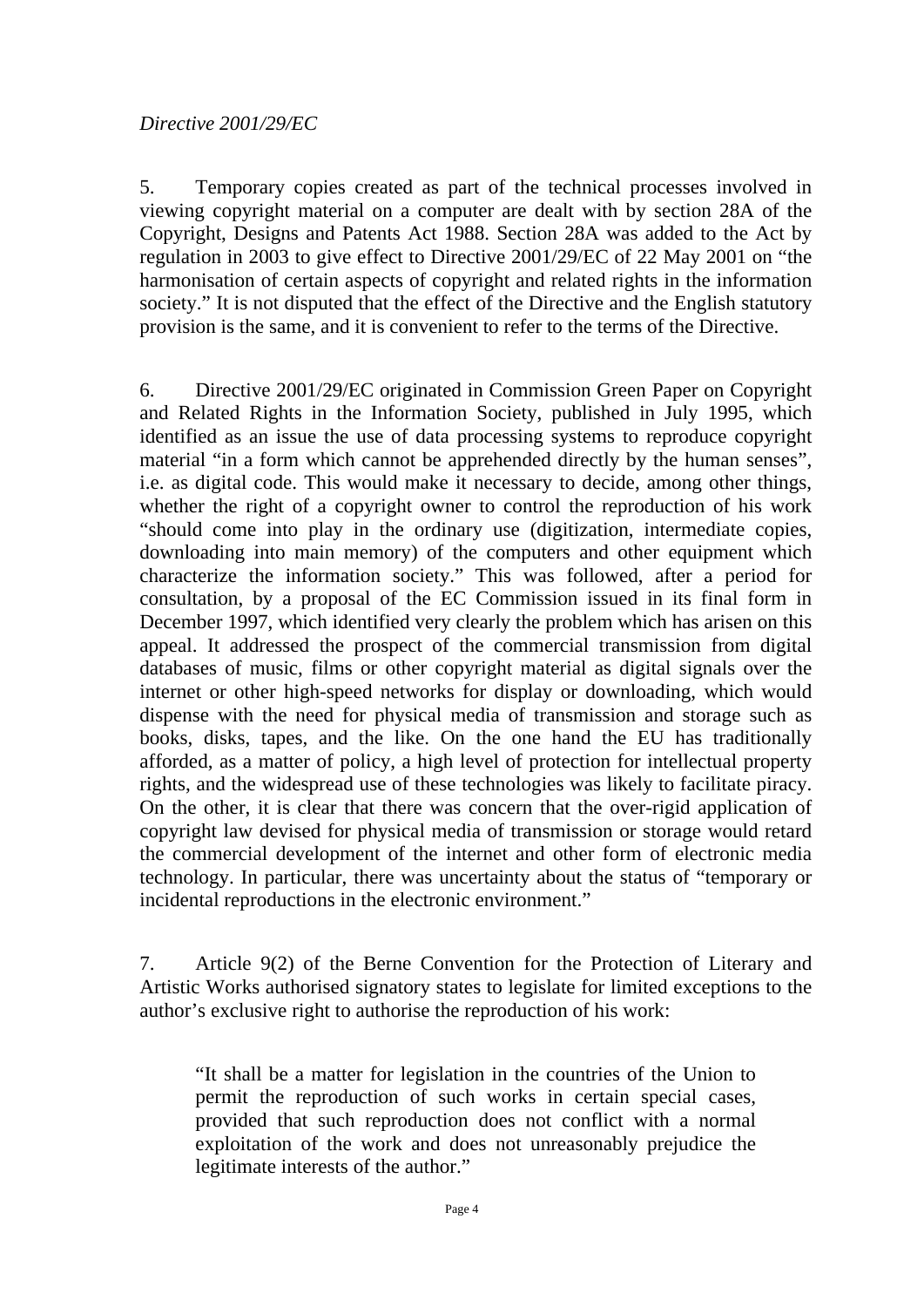The problem, as the Commission saw it in 1997, was that different member states had made use of the liberty conferred by article 9(2) to legislate in different ways for the treatment of copyright works made available in digital form and these differences were liable to impede the development of the internal market. The purpose of the Directive, a draft of which was annexed to the proposal, was to harmonise the rules across the EU.

8. Directive 2001/29/EC was an internal market measure designed to "adapt and supplement" existing copyright law to "respond adequately to economic realities such as new forms of exploitation" (Recital 5). Its object was to ensure a "high level of protection for copyrights", while modifying those rights to allow the ordinary use of the internet. Recital 31 declared:

"A fair balance of rights and interests between the different categories of rightholders, as well as between the different categories of rightholders and users of protected subject-matter must be safeguarded. The existing exceptions and limitations to the rights as set out by the Member States have to be reassessed in the light of the new electronic environment."

Recital 33 referred directly to the problem of temporary copies in the following terms:

"The exclusive right of reproduction should be subject to an exception to allow certain acts of temporary reproduction, which are transient or incidental reproductions, forming an integral and essential part of a technological process and carried out for the sole purpose of enabling either efficient transmission in a network between third parties by an intermediary, or a lawful use of a work or other subject-matter to be made. The acts of reproduction concerned should have no separate economic value on their own. To the extent that they meet these conditions, this exception should include acts which enable browsing as well as acts of caching to take place, including those which enable transmission systems to function efficiently, provided that the intermediary does not modify the information and does not interfere with the lawful use of technology, widely recognised and used by industry, to obtain data on the use of the information. A use should be considered lawful where it is authorised by the rightholder or not restricted by law."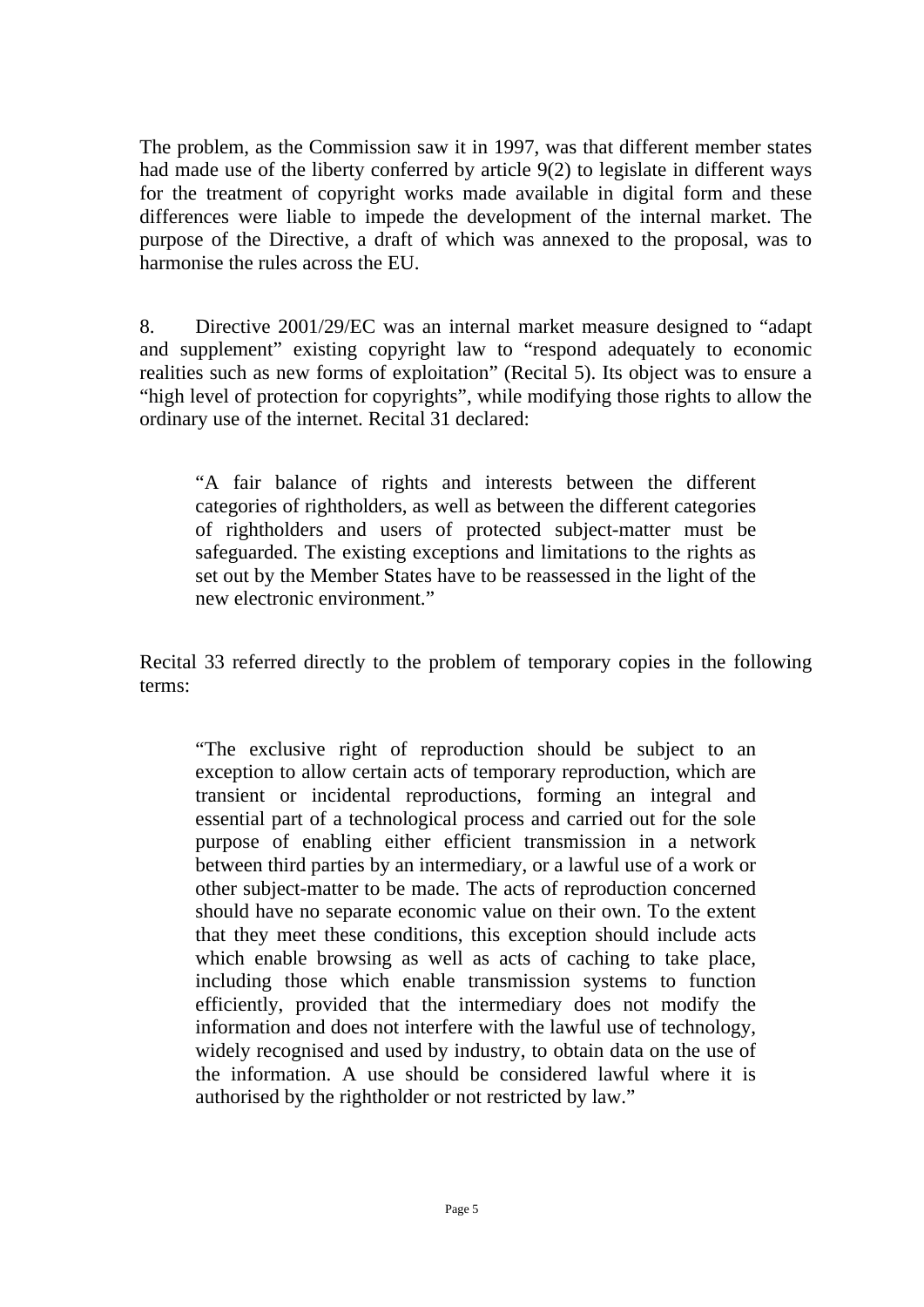9. Chapter II of the Directive deals with "Rights and Exceptions". The rights of the copyright owner are dealt with separately in articles 2, 3 and 4 under three heads: reproduction rights, communication rights and distribution rights respectively. Article 5 then qualifies these rights. Article 5.1 creates an exception for temporary copies which applies only to the reproduction right defined by article 2. It provides:

"1. Temporary acts of reproduction referred to in Article 2, which are transient or incidental [and] an integral and essential part of a technological process and whose sole purpose is to enable:

(a) a transmission in a network between third parties by an intermediary, or

(b) a lawful use

of a work or other subject-matter to be made, and which have no independent economic significance, shall be exempted from the reproduction right provided for in Article 2.

...

5. The exceptions and limitations provided for in paragraphs 1, 2, 3 and 4 shall only be applied in certain special cases which do not conflict with a normal exploitation of the work or other subjectmatter and do not unreasonably prejudice the legitimate interests of the rightholder."

Chapters III and IV then make extensive provision for the enforcement of copyright owners' rights in the digital world.

*The case law of the Court of Justice* 

10. The Court of Justice of the European Union has considered article 5.1 in three recent cases which have laid down broad principles for application by national courts. They are, in the order in which they were decided, (Case C-5/08) *Infopaq International A/S v. Danske Dagblades Forening ("Infopaq I")* [2010] F.S.R. 495; (Case C-403/08) *Football Association Premier League Ltd v QC Leisure and Others and* (Case C-429/08) *Karen Murphy v Media Protection*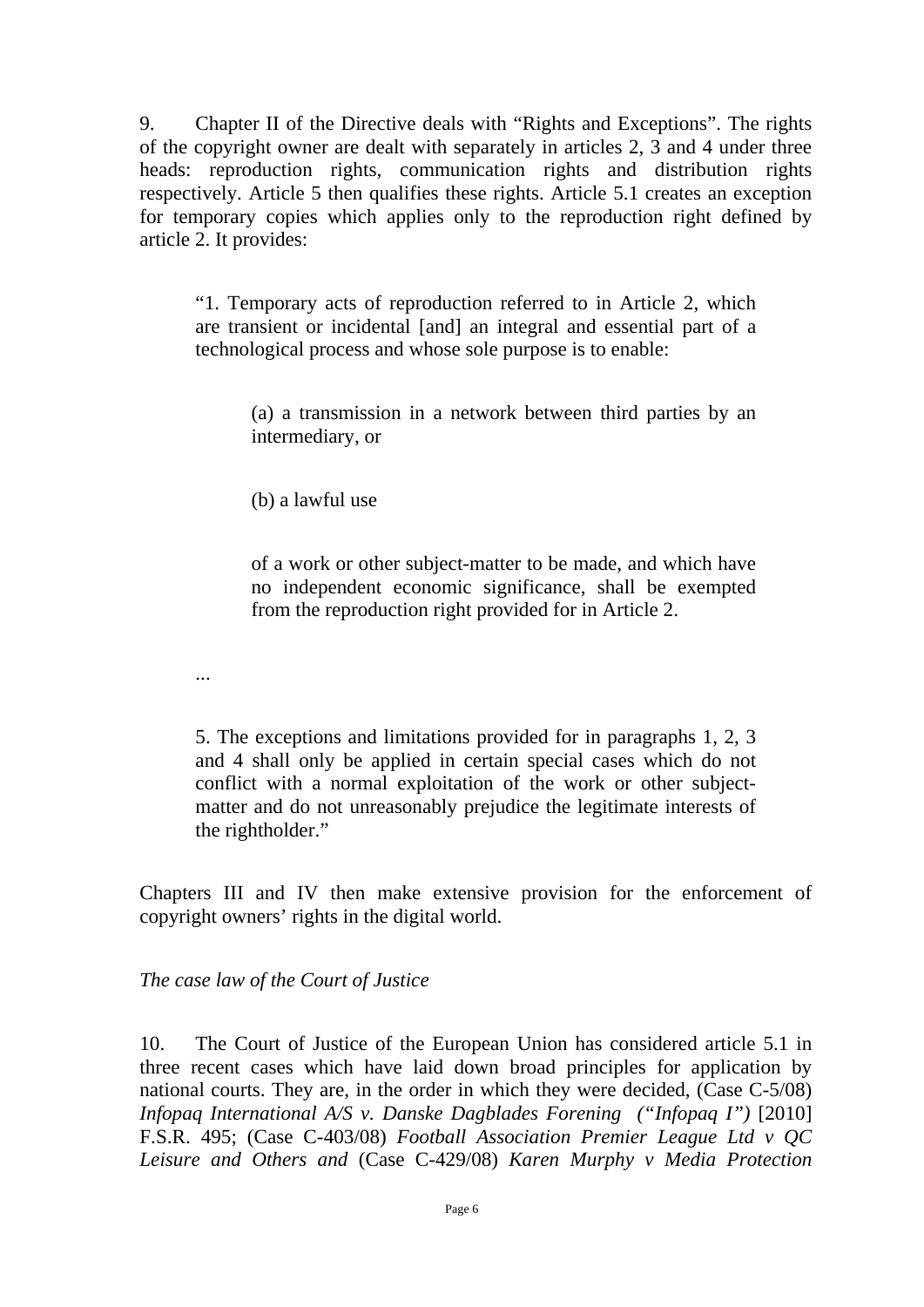*Services Ltd ("Premier League")* [2012] 1 CMLR 769; and (Case C-302/10) *Infopaq International A/S v. Danske Dagblades Forening ("Infopaq II")*, 17 January 2012. It should be noted that only the first of these cases was cited to Proudman J or the Court of Appeal. Neither the *Premier League* case or *Infopaq II*  had been decided at the time when they gave judgment.

## *Infopaq I*

11. In *Infopaq I* [2010] F.S.R. 495, at [54], the Court of Justice paraphrased article 5.1 as making the exemption for an "act of reproduction" dependent on five conditions being fulfilled:

"— the act is temporary;

— it is transient or incidental;

— it is an integral and essential part of a technological process;

— the sole purpose of that process is to enable a transmission in a network between third parties by an intermediary of a lawful use of a work or protected subject-matter; and

— the act has no independent economic significance."

This formulation has been repeated in this form in the subsequent case-law, and it is undoubtedly convenient. It is, however, important to remember that it is a paraphrase. Notwithstanding that the five conditions are laid out in five separate sub-paragraphs, they are not free-standing requirements. They are overlapping and repetitive, and each of them colours the meaning of the others. They have to be read together so as to achieve the combined purpose of all of them. This is, as the case-law demonstrates, what the Court of Justice has always done.

12. In particular, it was the approach of the Court of Justice in *Infopaq I* itself, which was a reference from Denmark concerning commercial media monitoring service, Infopaq, which was not unlike Meltwater's. The issue was about Infopaq's "data capture process", i.e. the electronic search process by which it identified relevant newspaper extracts. It was not, as the present case is, about the method by which the result of the search was communicated to Infopaq's clients. However, Infopaq's methods did make it necessary to consider generally how article 5.1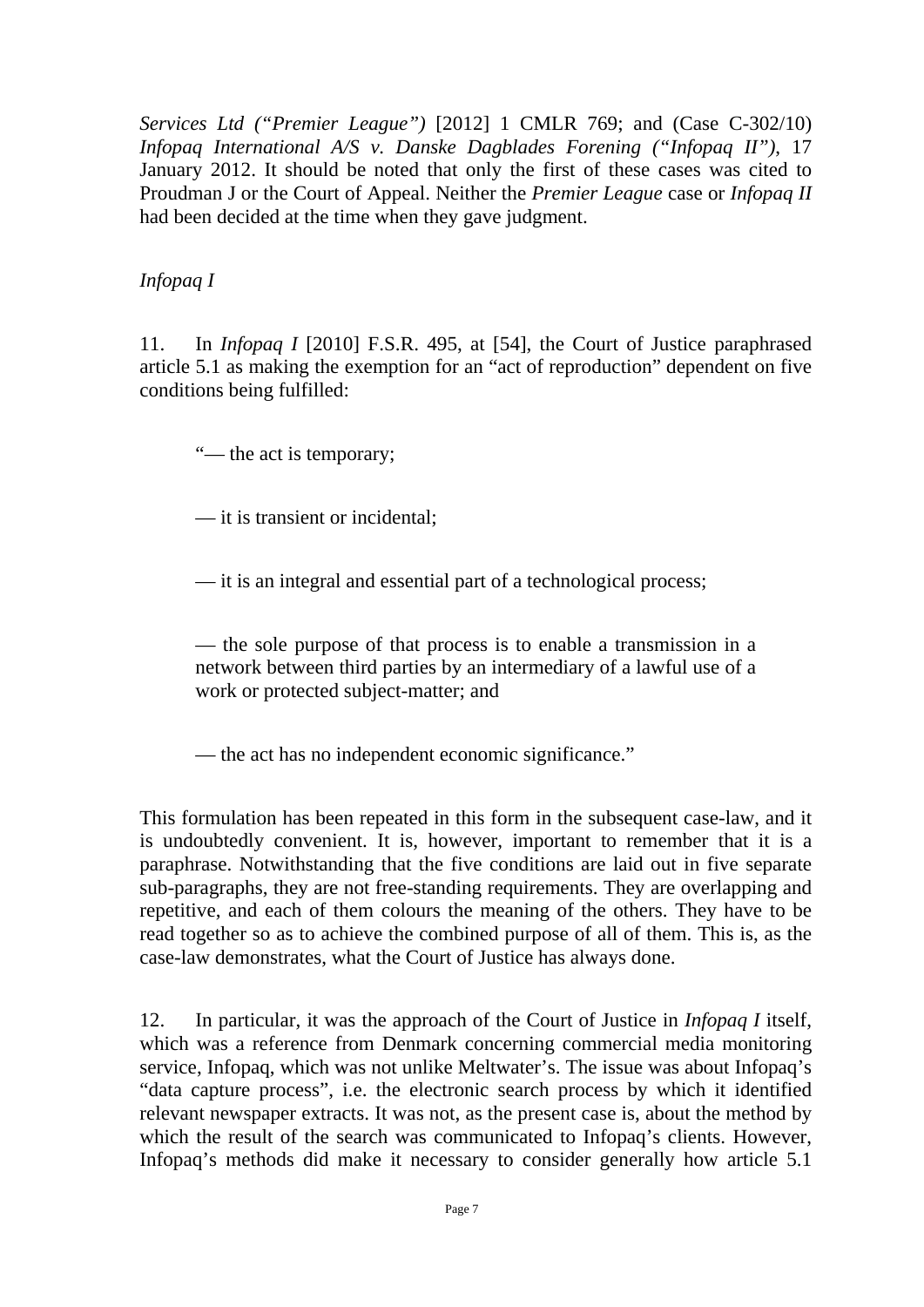applied to the storage and viewing of digital data. They involved the creation of copies at four successive stages: (i) the creation of a scanned image of the original article, (ii) the conversion of that image into a searchable text file, (iii) the extraction of the keywords from that text file together with the five words on either side, and their storage as a text file, and (iv) the printing out and retention of copy (iii). The issue turned on the temporary or transient character of copies made in the course of this procedure. It was held that article 5.1 might apply to (i), (ii) and (iii), if the national court was satisfied that these copies were deleted automatically, i.e. without any discretionary human intervention, when the technical need for them had passed. On the other hand, (iv) was not "transient" because the print-outs were destroyed only when a human agent decided to destroy them.

13. Although the Court of Justice was directly concerned only with the first two conditions, it construed them in the light of the third. In substance what the court held was that the requirement of the third condition that the copying should be an "integral and essential part of a technological process" meant that it could only be regarded as "temporary" or "transient" if it was inherent in the technological process that the copy would be deleted when that process was complete. The court's analysis began by drawing attention to the fact that the exception in article 5.1 was a derogation from the rights conferred on copyright owners:

"56 For the interpretation of each of those conditions in turn, it should be borne in mind that, according to settled case-law, the provisions of a Directive which derogate from a general principle established by that Directive must be interpreted strictly *(Criminal Proceedings against Kapper* (C-476/01) [2004] E.C.R. 1-5205, ECJ at [72], and *Commission of the European Communities v Spain* (C-36/05) [2006] E.C.R. 1-10313 ECJ at [31]).

57 This holds true for the exemption provided for in art.5(1) of Directive 2001/29, which is a derogation from the general principle established by that Directive, namely the requirement of authorisation from the rightholder for any reproduction of a protected work.

58 This is all the more so given that the exemption must be interpreted in the light of art.5(5) of Directive 2001/29, under which that exemption is to be applied only in certain special cases which do not conflict with a normal exploitation of the work or other subject matter and do not unreasonably prejudice the legitimate interests of the rightholder."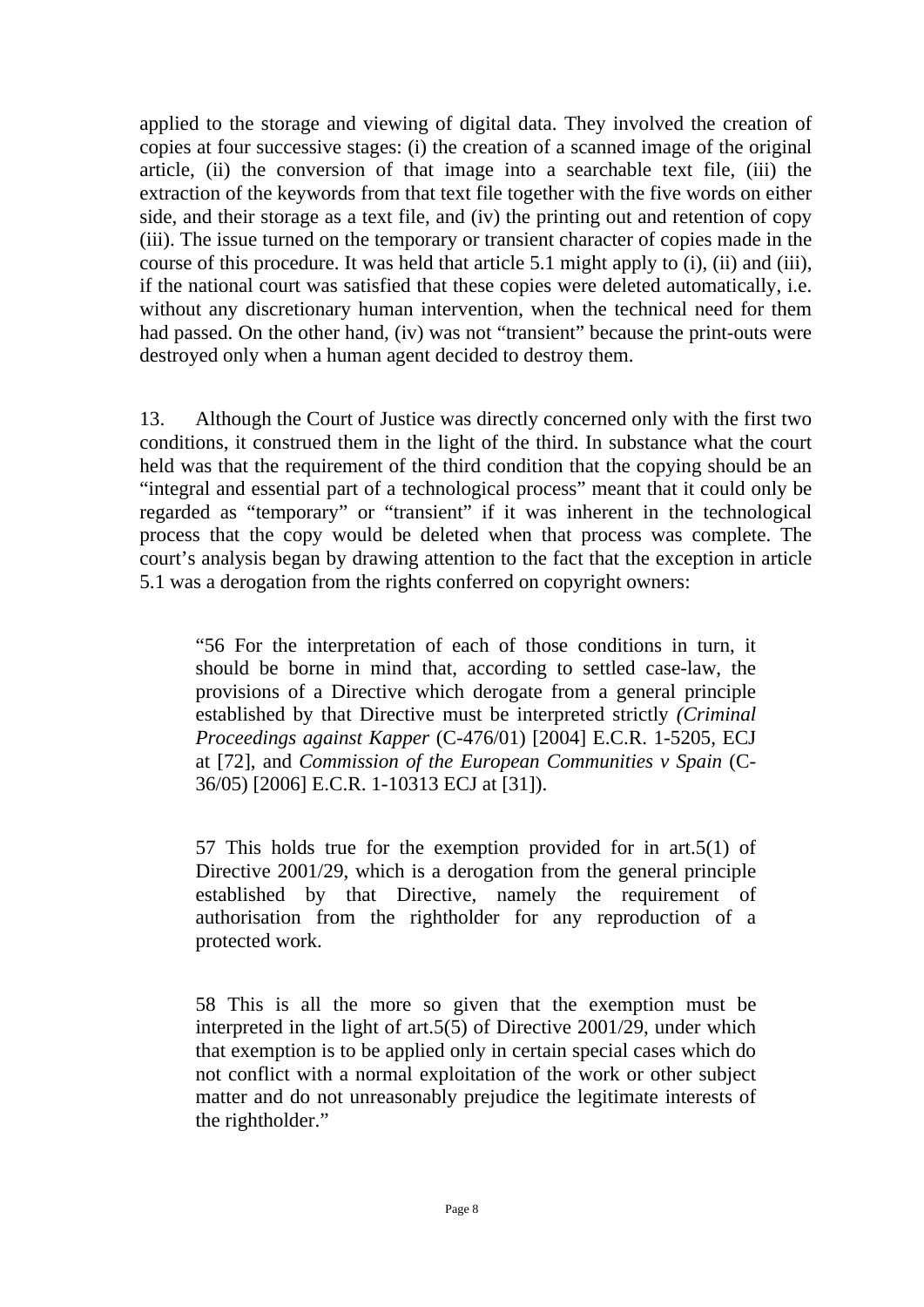At paras 61-64 the court summarised the position in this way:

"61 The court finds, in the light of the third condition referred to in [54] of this judgment, that a temporary and transient act of reproduction is intended to enable the completion of a technological process of which it forms an integral and essential part. In those circumstances, given the principles set out in [57] and [58] of this judgment, those acts of reproduction must not exceed what is necessary for the proper completion of that technological process.

62 Legal certainty for rightholders further requires that the storage and deletion of the reproduction not be dependent on discretionary human intervention, particularly by the user of protected works. There is no guarantee that in such cases the person concerned will actually delete the reproduction created or, in any event, that he will delete it once its existence is no longer justified by its function of enabling the completion of a technological process.

63 This finding is supported by recital 33 in the preamble to Directive 2001/29 which lists, as examples of the characteristics of the acts referred to in art.  $5(1)$  thereof, acts which enable browsing as well as acts of caching to take place, including those which enable transmission systems to function efficiently. Such acts are, by definition, created and deleted automatically and without human intervention.

64 In the light of the foregoing, the court finds that an act can be held to be 'transient' within the meaning of the second condition laid down in art.5(1) of Directive 2001/29 only if its duration is limited to what is necessary for the proper completion of the technological process in question, it being understood that that process must be automated so that it deletes that act automatically, without human intervention, once its function of enabling the completion of such a process has come to an end."

Addressing the question of copy (iii) (the text file containing the keyword extracts), the court added,

"66 ... It is for the national court to ascertain whether the deletion of that file is dependent on the will of the user of the reproduction and whether there is a risk that the file might remain stored once the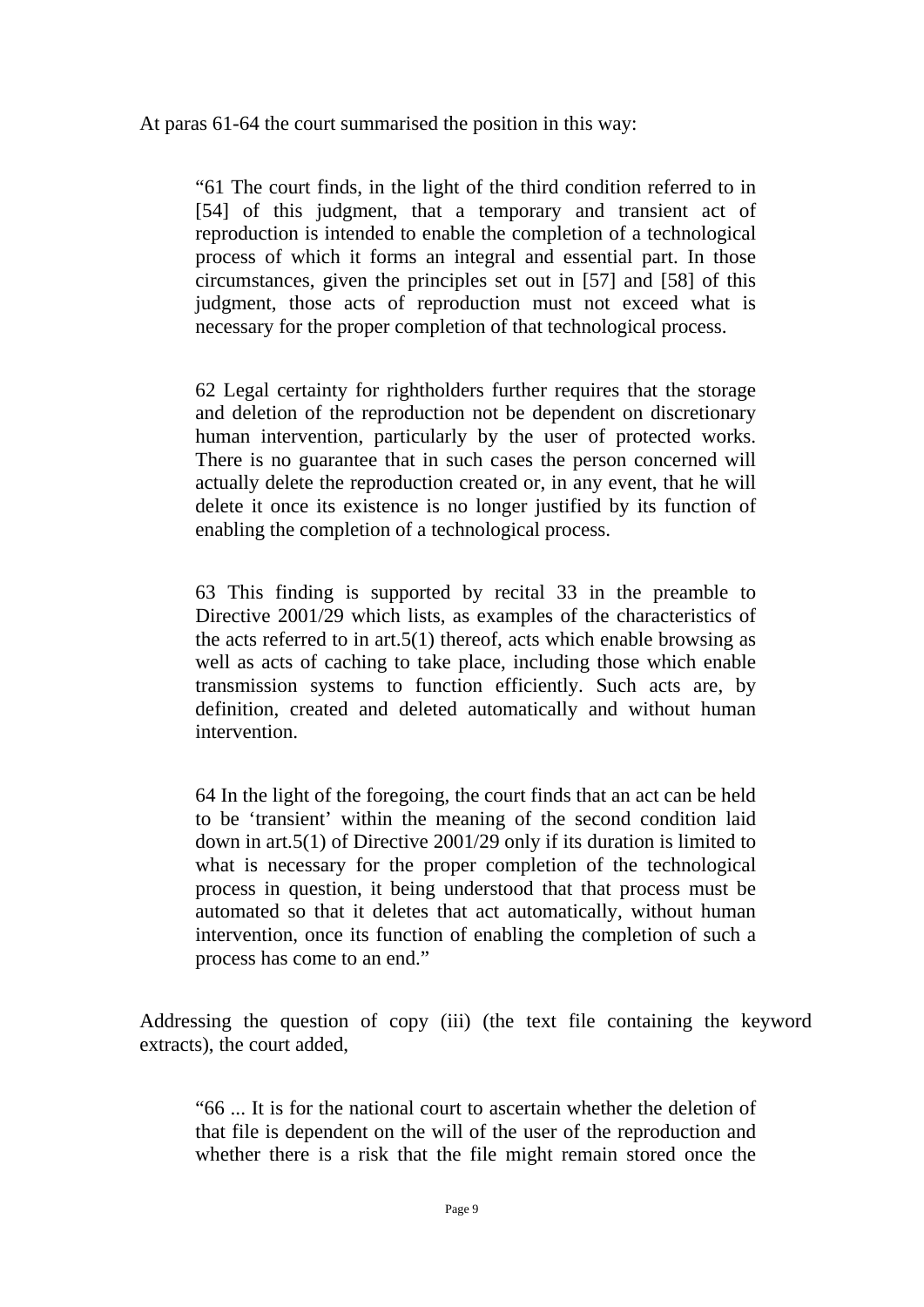function of enabling completion of the technological process has come to an end."

## *The Premier League case*

14. In the important case of *Football Association Premier League Ltd v QC Leisure and Karen Murphy v Media Protection Services Ltd* [2012] 1 CMLR 769, the ambit of article 5.1 arose in the context of a dispute about the fourth and fifth conditions, which had not been considered in *Infopaq I*. It was, however, impossible to form a view about the effect of those conditions without construing article 5.1 as a whole, and examining the function of each of the five conditions. This is what the Court of Justice did.

15. The facts were that Mrs. Murphy had subscribed to a pay TV service in Greece and acquired a Greek satellite decoder, but used it without the authority of the rights owner to receive broadcasts of football matches in her pub in the United Kingdom, where they were viewed by her customers. The copies said to infringe were the temporary copies made in the memory of the decoder and on the television screen in the course of the streaming of the material. Functionally, these were similar to the copies made in the internet cache and on the screen of a personal computer. On any view, the infringement alleged was against the "consumption" of the copyright material by Mrs Murphy and the customers in her pub as end-users. At paras 162-164, the court reminded itself that while any exception from the prima facie right of the copyright owner to control reproduction must be strictly construed, that right had to be balanced against the purpose of the exception, which was to encourage the development and operation of new technologies and the rights of users who wished to use those technologies. It was held that Mrs. Murphy was protected by article 5(1).

16. The first question was whether the allegedly infringing copies made in the cache of Mrs Murphy's decoder were made for one of the two purposes specified in sub-paragraphs (a) and (b) of article 5.1. Since they were not made for the purpose of the transmission of the material through a network, it was necessary for Mrs Murphy to rely on sub-paragraph (b). This required her to establish that the copies were made to enable some other use which was lawful. The court held that they were. It put the matter in this way:

"168 As is apparent from recital 33 in the preamble to the Copyright Directive, a use should be considered lawful where it is authorised by the right holder or where it is not restricted by the applicable legislation.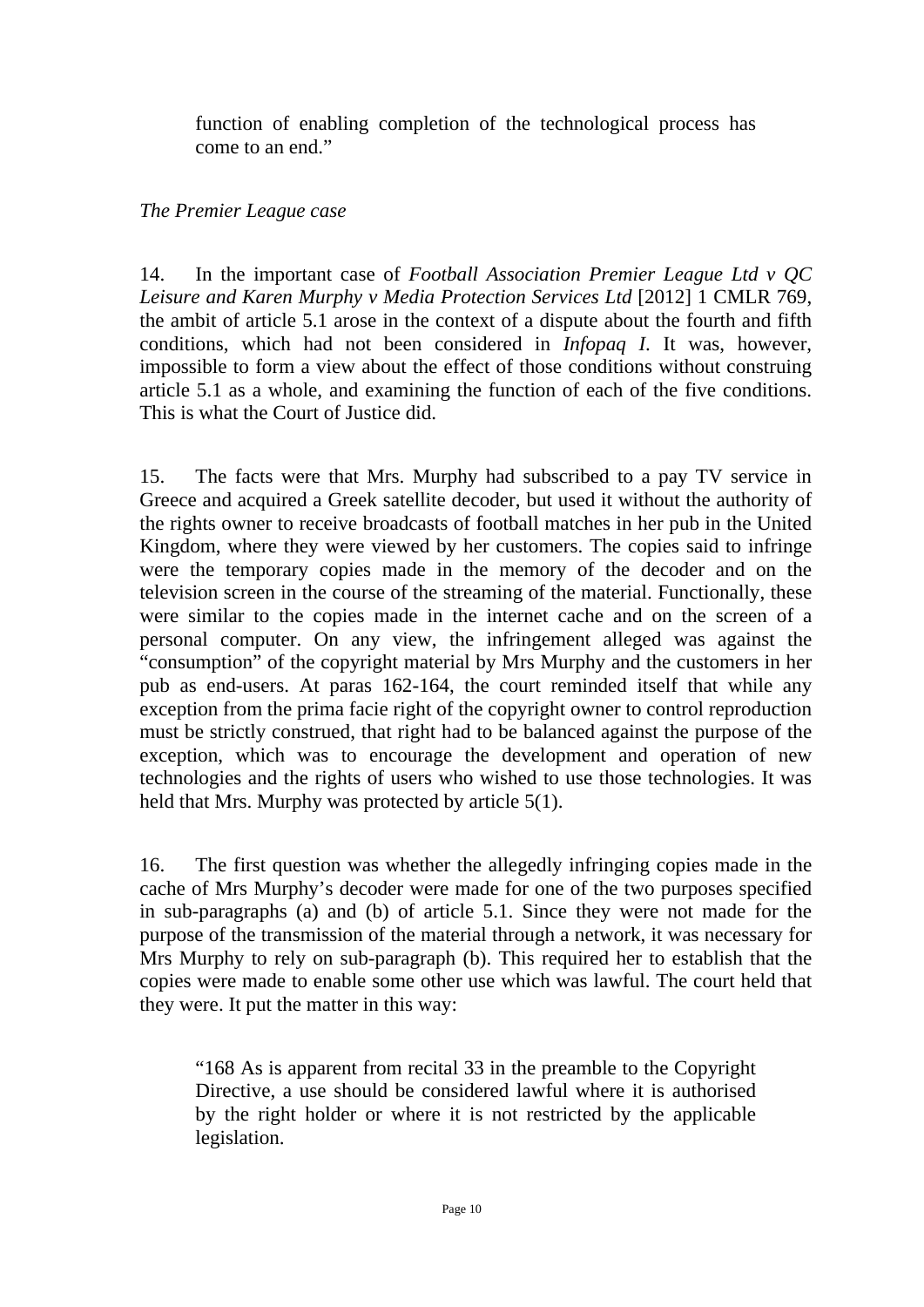169 Since in the main proceedings the use of the works at issue is not authorised by the copyright holders, it must be determined whether the acts in question are intended to enable a use of works which is not restricted by the applicable legislation.

170 In this regard, it is undisputed that those ephemeral acts of reproduction enable the satellite decoder and the television screen to function correctly. From the television viewers' standpoint, they enable the broadcasts containing protected works to be received.

171 Mere reception as such of those broadcasts—that is to say, the picking up of the broadcasts and their visual display—in private circles does not reveal an act restricted by EU legislation or by that of the United Kingdom, as indeed follows from the wording of Question 5 in Case C-403/08, and that act is therefore lawful. Furthermore, it follows from [77]–[132] of the present judgment that such reception of the broadcasts must be considered lawful in the case of broadcasts from a Member State other than the United Kingdom when it is brought about by means of a foreign decoding device.

172 Accordingly, the acts of reproduction have the sole purpose of enabling a 'lawful use' of the works within the meaning of art.5(1)(b) of the Copyright Directive.

173 Acts of reproduction such as those at issue in the main proceedings thus satisfy the fourth condition laid down by that provision."

17. This section of the judgment is critical to an understanding of the current issue and to the whole of the jurisprudence of the court upon it. EU law might have treated any use of copyright material apart from its transmission through a network as unlawful, if it lacked the authority of the copyright owner. A suggestion was in fact made by the Economic and Social Committee that the Commission's original proposal should be amended ("expanded and clarified") so that "[a]ny reproduction that in effect is consumption of the work" should be unlawful if it occurred without the copyright owner's authority: see OJ C 407/32, 28.12.98, at paragraph 3.7.1.2. The suggestion was not, however, adopted, and in the *Premier League* case the Court of Justice decisively rejected an attempt to arrive at the same result on the construction of article 5.1 as issued. Because Mrs. Murphy's use of the material was not contrary to the "applicable legislation", it was held to be lawful for the purpose of article 5.1(b) even though it was not authorised by the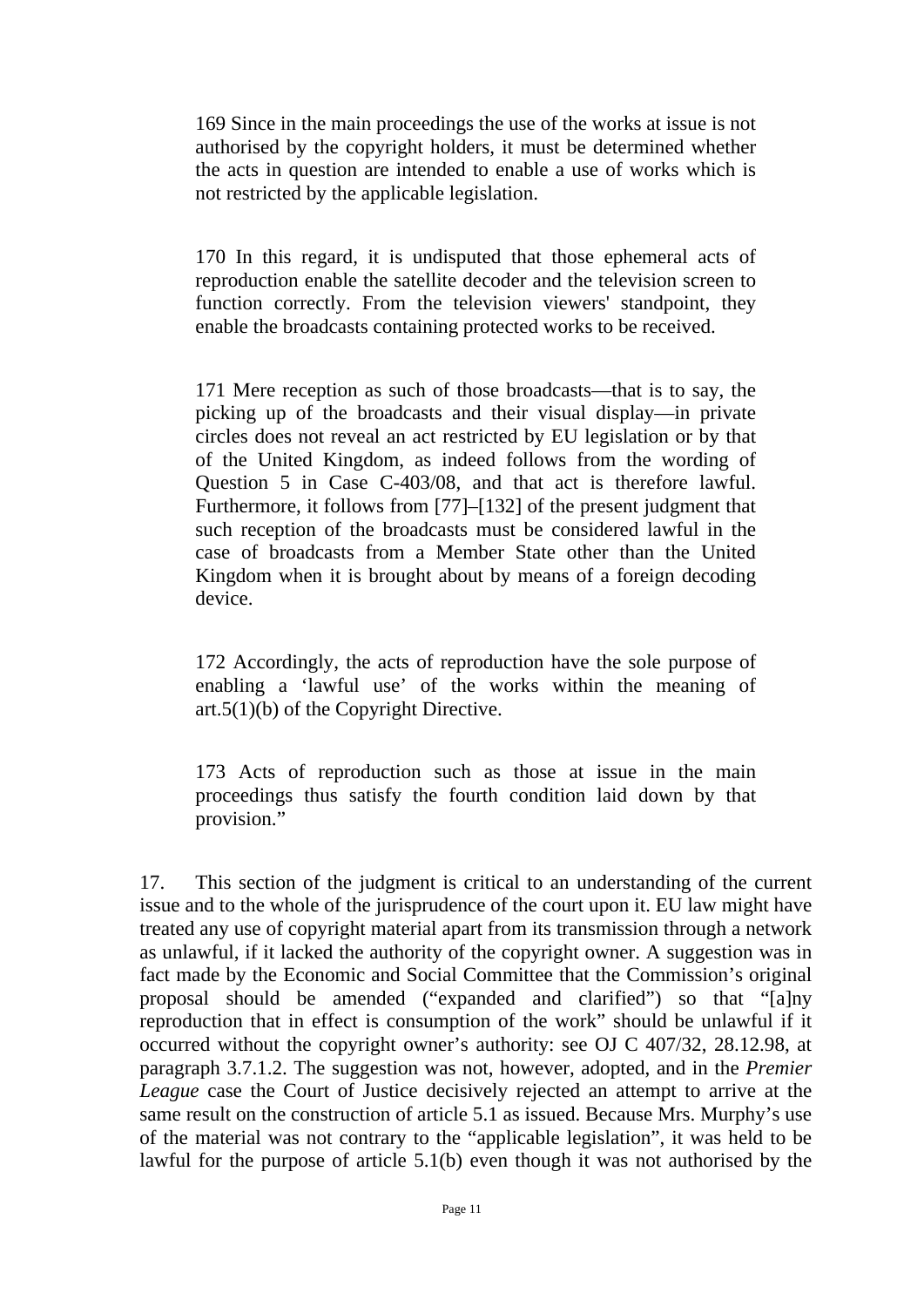rights owner. In a later section of its judgment, the court went on to hold that Mrs Murphy's use of the material infringed the separate communication right defined by article 3 of the Directive, and was to that extent unlawful. That did not, however, affect its conclusion that her use of the material was lawful for the purpose of article 5.1(b). This was because article 5.1 was concerned only with the ambit of the reproduction right defined in article 2. The only requirement was therefore that the relevant use should be consistent with EU legislation governing the reproduction right, including article 5.1 itself.

18. The court then turned to the fifth condition, which is concerned with the "economic significance" of the use made of the material. The Court interpreted this condition as meaning that the use made of the material by the alleged infringer must not have any economic value other than that which was inherent in its mere reception and viewing:

"174 So far as concerns, finally, the fifth condition laid down by that provision, these acts of reproduction carried out in the course of a technological process make access to the protected works possible. Since the latter have an economic value, access to them necessarily has economic significance.

175 However, if the exception laid down in art.5(1) of the Copyright Directive is not to be rendered redundant, that significance must also be independent in the sense that it goes beyond the economic advantage derived from mere reception of a broadcast containing protected works, that is to say, beyond the advantage derived from the mere picking up of the broadcast and its visual display.

176 In the main proceedings, the temporary acts of reproduction, carried out within the memory of the satellite decoder and on the television screen, form an inseparable and non-autonomous part of the process of reception of the broadcasts transmitted containing the works in question. Furthermore, they are performed without influence, or even awareness, on the part of the persons thereby having access to the protected works.

177 Consequently, those temporary acts of reproduction are not capable of generating an additional economic advantage going beyond the advantage derived from mere reception of the broadcasts at issue.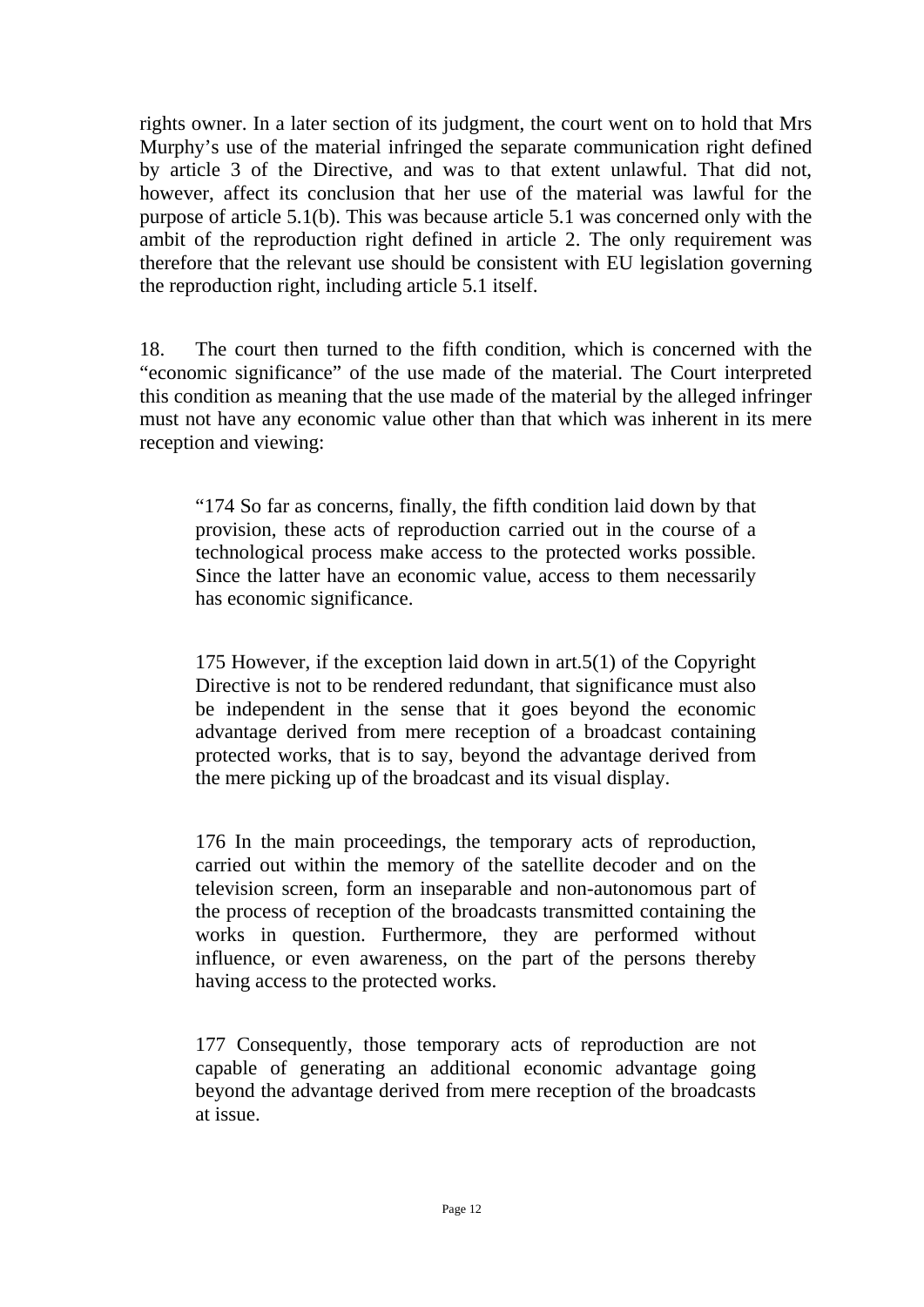178 It follows that the acts of reproduction at issue in the main proceedings cannot be regarded as having independent economic significance. Consequently, they fulfil the fifth condition laid down in art.5(1) of the Copyright Directive.

179 This finding, and the finding set out in [172] of the present judgment [that the copying had the purpose of enabling a lawful use], are moreover borne out by the objective of that provision, which is intended to ensure the development and operation of new technologies. If the acts at issue were not considered to comply with the conditions set by art.5(1) of the Copyright Directive, all television viewers using modern sets which, in order to work, need those acts of reproduction to be carried out would be prevented from receiving broadcasts containing broadcast works, in the absence of an authorisation from copyright holders. That would impede, and even paralyse, the actual spread and contribution of new technologies, in disregard of the will of the EU legislature as expressed in recital 31 in the preamble to the Copyright Directive."

19. Finally, the court dealt briefly with the requirement of article 5.5 that the exception should be applied only in "special cases which do not conflict with a normal exploitation of the work or other subject-matter and do not unreasonably prejudice the legitimate interests of the rightholder." It held that in view of the considerations which had led it to hold that article 5.1 applied, article 5.5 must be regarded as satisfied also. I shall return to this point in the context of *Infopaq II*, where the reasoning is repeated in expanded form.

## *Infopaq II*

20. *Infopaq II* was a second reference in the same case as *Infopaq I*. It concerned the third, fourth and fifth conditions, which had not been directly in issue on the previous reference. The court substantially repeated what it had said in the *Premier League* case about the test of "lawfulness" under article 5.1(b) and it decided on that basis that the fourth condition was satisfied. No further discussion of that point is called for here. The other issues related to the third condition ("integral and essential part of a technological process"), the fifth condition (no "independent economic significance"), and the effect of article 5.5.

21. The Danish court's problem with the third condition was that the court's previous emphasis on the absence of human intervention appeared to rule out the application of article 5.1 to the scanned copy which initiated the process, since the original article had to be manually inserted into the scanner. In dealing with this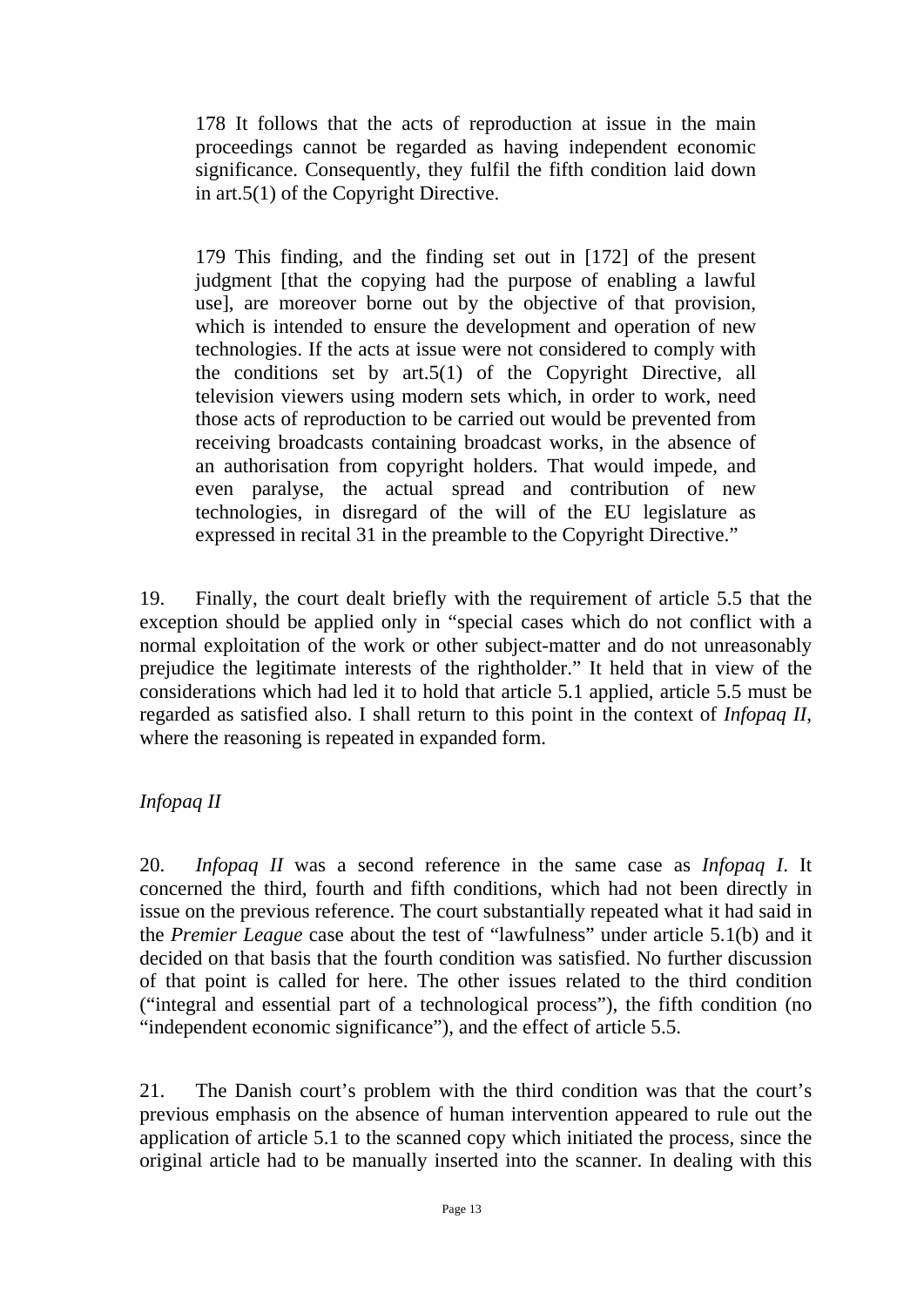question, the court pointed out that in *Infopaq 1* it had been concerned to emphasise that it was the *deletion* of a temporary copy which must not depend on human intervention. It had not said that there must be no human intervention at any stage: see para 32. It followed from this that the discretionary nature of the user's decision to initiate the process (for example by switching on his computer or accessing a particular web-page) was irrelevant.

22. Having dealt with this point, the court took the opportunity to deal more generally with the requirement that the copying should be an "integral and essential part of a technological process":

"30 The concept of the 'integral and essential part of a technological process' requires the temporary acts of reproduction to be carried out entirely in the context of the implementation of the technological process and, therefore, not to be carried out, fully or partially, outside of such a process. This concept also assumes that the completion of the temporary act of reproduction is necessary, in that the technological process concerned could not function correctly and efficiently without that act (see, to that effect, *Infopaq International,*  paragraph 61).

...

37 Finally, it should be noted that the technological process in question could not function correctly and efficiently without the acts of reproduction concerned. That technological process aims at identifying predefined key words in newspaper articles and extracting them on a digital medium. Such electronic research thus requires a transformation of those articles, from a paper-based medium, into digital data, since that transformation is necessary in order to recognise that data, to identify the key words and to extract those key words."

23. The court returned to this theme in dealing with the fifth condition about the absence of "independent economic significance":

"48 In that regard, it should be recalled that the acts of temporary reproduction, within the meaning of Article 5(1), aim to make access to the protected works and their use possible. Since those works have a specific economic value, access to them and their use necessarily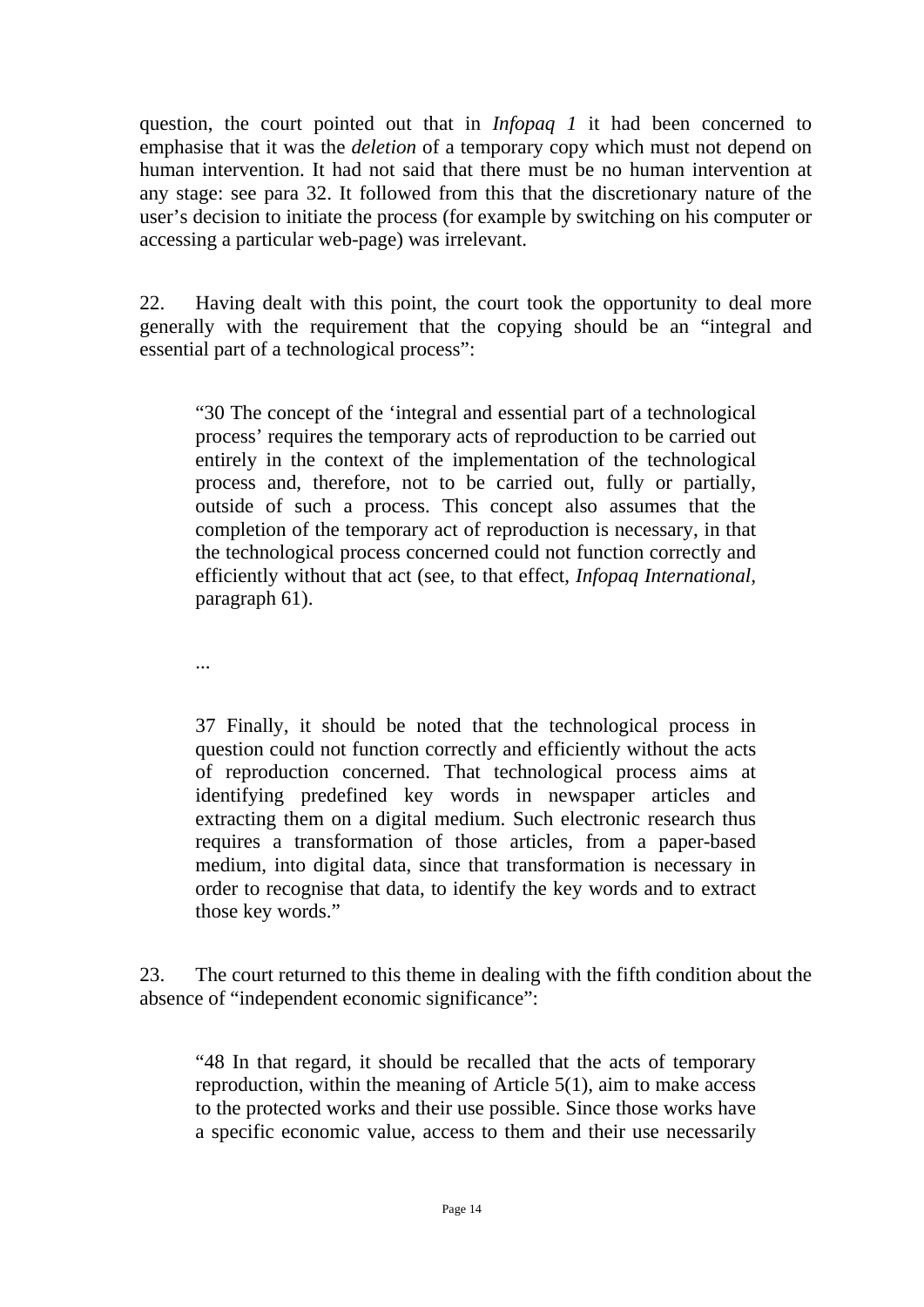has economic significance (see, to that effect, *Football Association Premier League* [2012] 1 CMLR 769, paragraph 174).

49 Furthermore, as is apparent from Recital 33 in the preamble to Directive 2001/29, the acts of temporary reproduction — like the acts enabling 'browsing' and 'caching' — have the purpose of facilitating the use of a work or making that use more efficient. Thus, an inherent feature of those acts is to enable the achievement of efficiency gains in the context of such use and, consequently, to lead to increased profits or a reduction in production costs.

50 However, those acts must not have independent economic significance, in that the economic advantage derived from their implementation must not be either distinct or separable from the economic advantage derived from the lawful use of the work concerned and it must not generate an additional economic advantage going beyond that derived from that use of the protected work (see, to that effect, *Football Association Premier League and Others,* paragraph 175).

51 The efficiency gains resulting from the implementation of the acts of temporary reproduction, such as those in issue in the main proceedings, have no such independent economic significance, inasmuch as the economic advantages derived from their application only materialise during the use of the reproduced subject matter, so that they are neither distinct nor separable from the advantages derived from its use.

52 On the other hand, an advantage derived from an act of temporary reproduction is distinct and separable if the author of that act is likely to make a profit due to the economic exploitation of the temporary reproductions themselves."

24. Finally, the court in *Infopaq II* expanded on what it had said in the *Premier League* case about article 5.5:

"56 In that regard, suffice it to note that if those acts of reproduction fulfil all the conditions of Article 5(1) of Directive 2001/29, as interpreted by the case-law of the Court, it must be held that they do not conflict with the normal exploitation of the work or unreasonably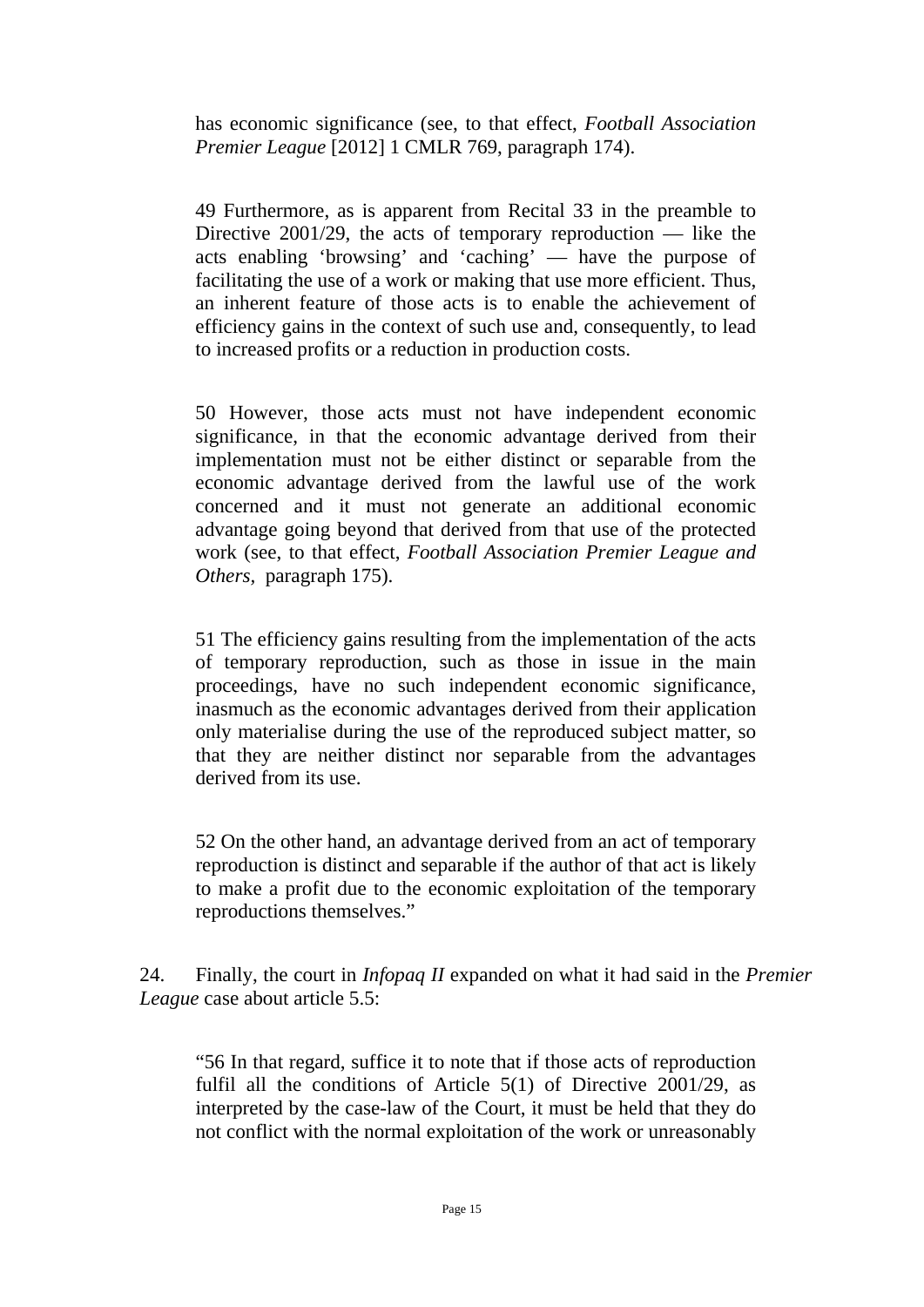prejudice the legitimate interests of the rightholder *(Football Association Premier League and Others,* paragraph 181).

57 Consequently, the answer to the seventh question is that Article 5(5) of Directive 2001/29 must be interpreted as meaning that, if they fulfil all the conditions laid down in Article 5(1) of that directive, the acts of temporary reproduction carried out during a 'data capture' process, such as those in issue in the main proceedings, must be regarded as fulfilling the condition that the acts of reproduction may not conflict with a normal exploitation of the work or unreasonably prejudice the legitimate interests of the rightholder."

25. This last conclusion may at first sight seem odd, since it means that article 5.5 adds nothing to article 5.1. But the apparent oddity disappears when one appreciates that article 5.5 reflects the terms of article 9(2) of the Berne Convention by which both the EU and its member states are bound. Under that article, signatories have a right to authorise by legislation copying which would otherwise be an infringement, in "special cases" provided that this does not conflict with the "normal" exploitation of the work and does not "unreasonably" prejudice the "legitimate" interests of the author. Article 5.1 is the legislation in question. The Court of Justice is pointing out that it has been drafted so as to determine legislatively what exploitation is to be regarded as normal, and what derogations from the author's exclusive rights are to be regarded as reasonable and legitimate. This does not make article 5.5 redundant. Its effect is to require article 5.1 to be as narrowly construed as is consistent with its purpose: see *Infopaq I* at para 58. But its purpose must nevertheless be at the forefront of any attempt to construe it.

## *The effect of the CJEU decisions*

- 26. The effect of this body of authority can be summarised as follows:
	- (1) Subject to the limitations which I shall summarise in the following sub-paragraphs, the exception in article 5.1 applies to copies made as an integral and necessary part of a "technological process", in particular the digital processing of data. For this purpose, the making of copies is a "necessary" part of the process if it enables it to function "correctly and efficiently": *Infopaq II*, at paras 30, 37.
	- (2) These copies must be temporary. This requirement is explained and defined by the words which follow, namely that the making of the copies must be "transient or incidental and an integral and essential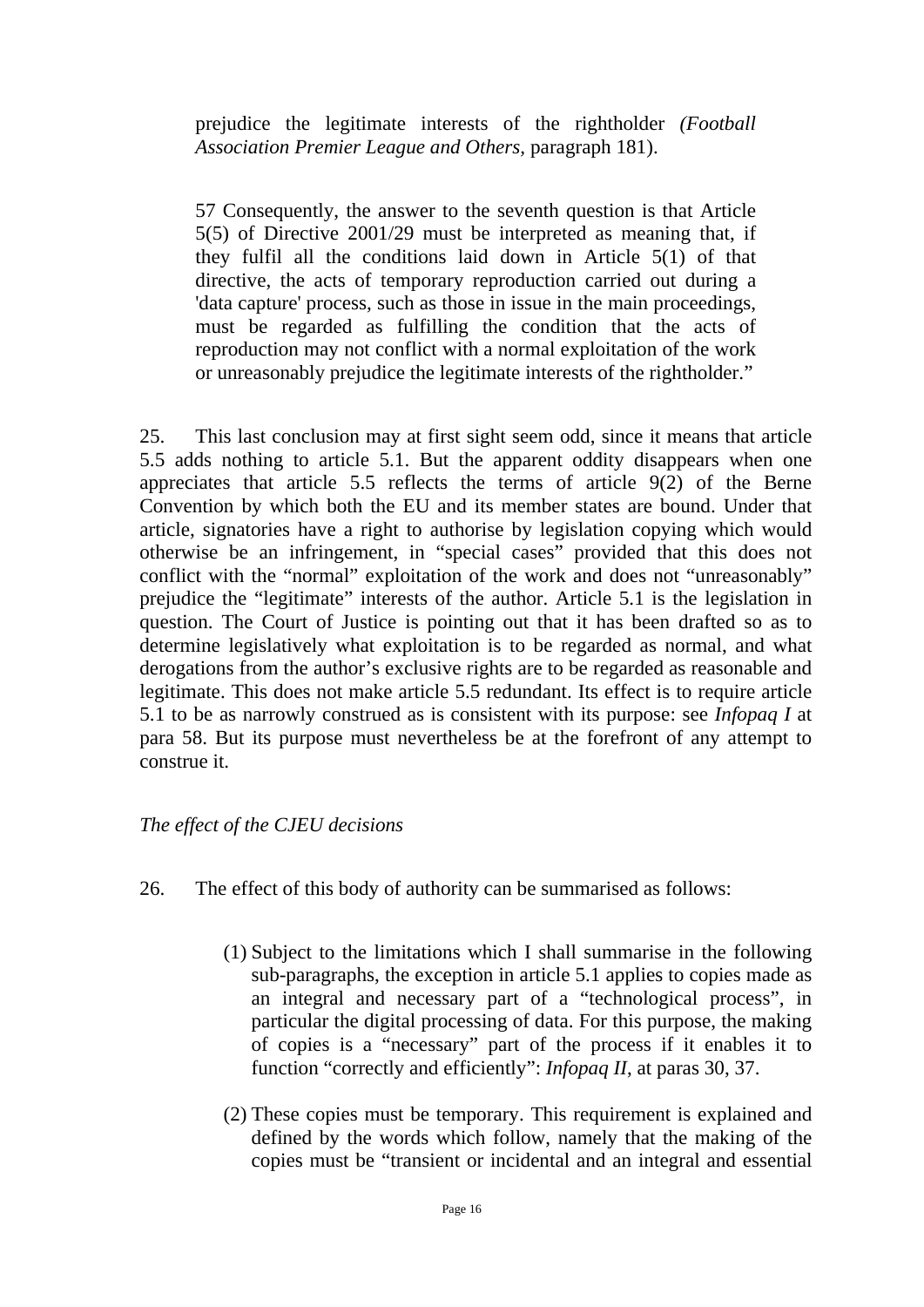part of a technological process". It means (i) that the storage and deletion of the copyright material must be the automatic consequence of the user's decision to initiate or terminate the relevant technological process, as opposed to being dependent on some further discretionary human intervention, and (ii) that the duration of the copy should be limited to what is necessary for the completion of the relevant technological process: see *Infopaq I*, at paras 62 and 64.

- (3) The exception is not limited to copies made in order to enable the transmission of material through intermediaries in a network. It also applies to copies made for the sole purpose of enabling other uses, provided that these uses are lawful. These other uses include internet browsing: *Infopaq I*, at para 63 and *Infopaq II*, at para 49.
- (4) For the purpose of article 5.1, a use of the material is lawful, whether or not the copyright owner has authorised it, if it is consistent with EU legislation governing the reproduction right, including article 5.1 itself: *Premier League*, at paras 168-173, *Infopaq II*, at para 42. The use of the material is not unlawful by reason only of the fact that it lacks the authorisation of the copyright owner.
- (5) The making of the temporary copy must have no "independent economic significance". This does not mean that it must have no commercial value. It may well have. What it means is that it must have no *independent* commercial value, i.e. no value additional to that which is derived from the mere act of digitally transmitting or viewing the material: *Premier League*, at para 175, *Infopaq II*, at para 50.
- (6) If these conditions are satisfied no additional restrictions can be derived from article 5.5.

*Application to the present case* 

27. The first and fundamental question is whether article 5.1 applies at all to temporary copies generated by an end-user's use of the internet. Mr. Howe QC, who appeared for the Newspaper Licensing Agency, submitted that it did not. He argued that it applied only to copies made in the course of the transmission of the material within a network, for example in the caches of intermediate routers and proxy servers. In my opinion, this is an impossible contention. In the first place, it is clear from the Directive's recitals, and in particular from recital 33, that it was intended that the exception should "include acts which enable browsing as well as acts of caching to take place." Browsing is not part of the process of transmission.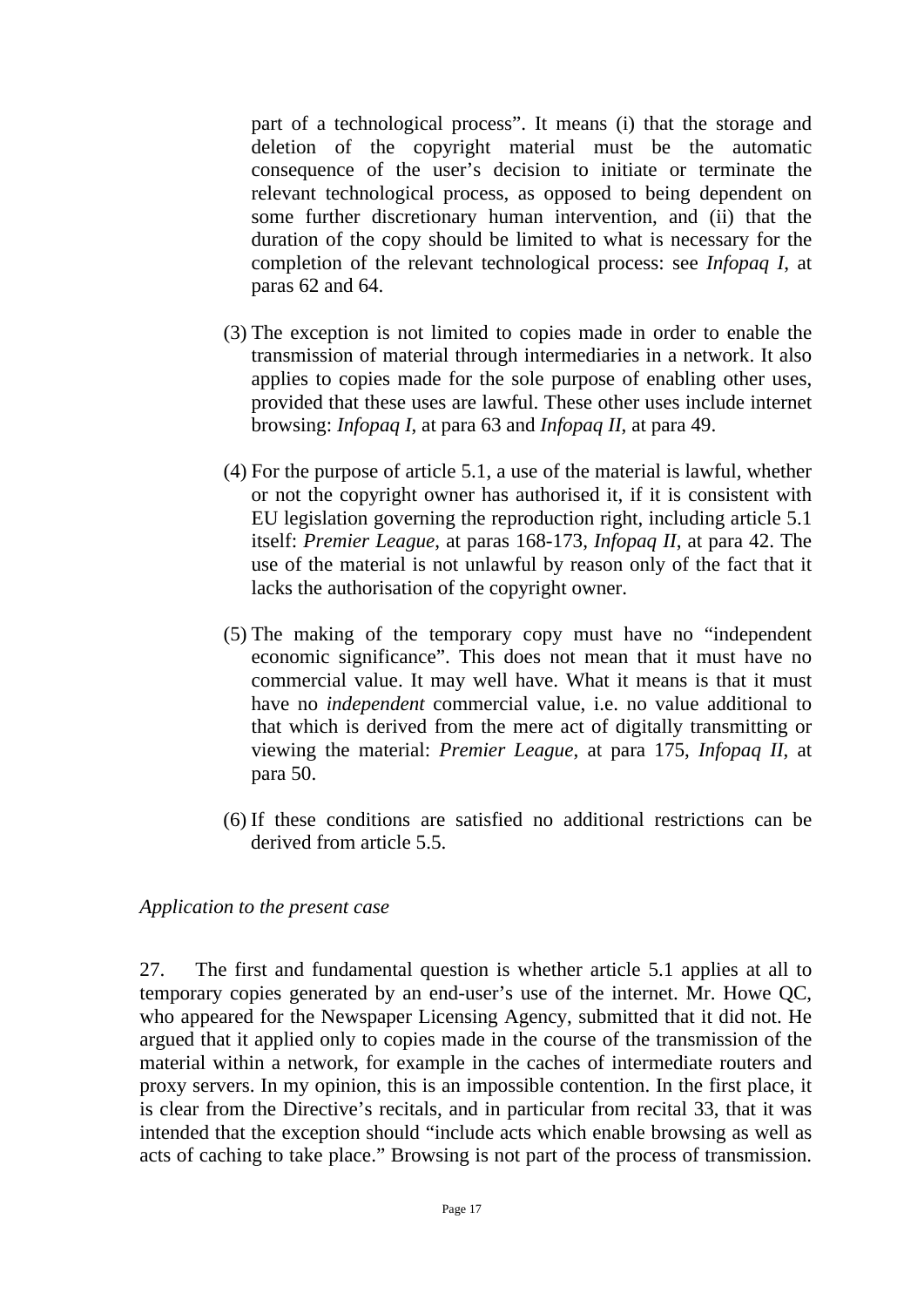It is the use of an internet browser by an end-user to view web pages. It is by its very nature an end-user function. The "acts" referred to are the "acts of temporary reproduction" referred to at the outset of the recital, with which the whole recital is concerned. The acts of temporary reproduction which "enable" browsing to occur are accordingly the making of temporary copies in the internet cache of the enduser's hard drive and on his screen. It follows that the recital expressly envisages that the exception will apply to end-user viewing of web-pages. Secondly, if Mr Howe is right the scope of the exception corresponds only to that part of the process which is covered by article 5.1(a) ("transmission in a network between third parties by an intermediary"). In fact, caching is concerned with the transmission of material in a network, because its purpose is to make the operation of the internet more efficient by easing constraints on its capacity: see paragraph 2 above. But the exception in any event is wider than that, for it also extends to operations covered by article 5.1(b) ("lawful use"). Lawful "use" refers to the use of the work which is the subject of the copyright. It extends to use, as the Court of Justice made clear in the *Premier League* case and *Infopaq II*, whether or not authorised by the copyright owner, which is "not restricted by the applicable legislation". This necessarily includes the use of the work by an end-user browsing the internet. Third, Mr. Howe's submission is directly contradicted by the judgment in the *Premier League* case, where article 5 was applied to Mrs Murphy's use of the copyright material by displaying it on her television. She was the end-user. She and her customers were consuming the product. In the context of the fifth condition, that the copy should have no independent economic significance, the court considered at para 176 the status of the copy made on the television screen, because it had been suggested by the Advocate-General (at AG95) that the screen copy might have an independent economic significance that the cached copy lacked. At para 179, the court pointed out that if article 5.1 did not apply to the viewing of copyright material by a television end-user, such viewers "would be prevented from receiving broadcasts... in the absence of an authorisation from copyright holders", which would "impede and even paralyse the actual spread and contribution of new technologies in disregard of the will of the EU legislature as expressed in recital 31." For this purpose, there is no rational distinction to be made between viewing copyright material on a television screen and viewing the same material on a computer.

28. Once it is accepted that part of the purpose of article 5.1 is to authorise the making of copies to enable the end-user to view copyright material on the internet, the various conditions laid down by that article must be construed so far as possible in a manner consistent with that purpose. It must, if the exception is to be coherent, apply to the ordinary technical processes associated with internet browsing.

29. There is, to my mind, no room for argument on the facts of this case about the third, fourth and fifth conditions in article 5.1. The third condition is that the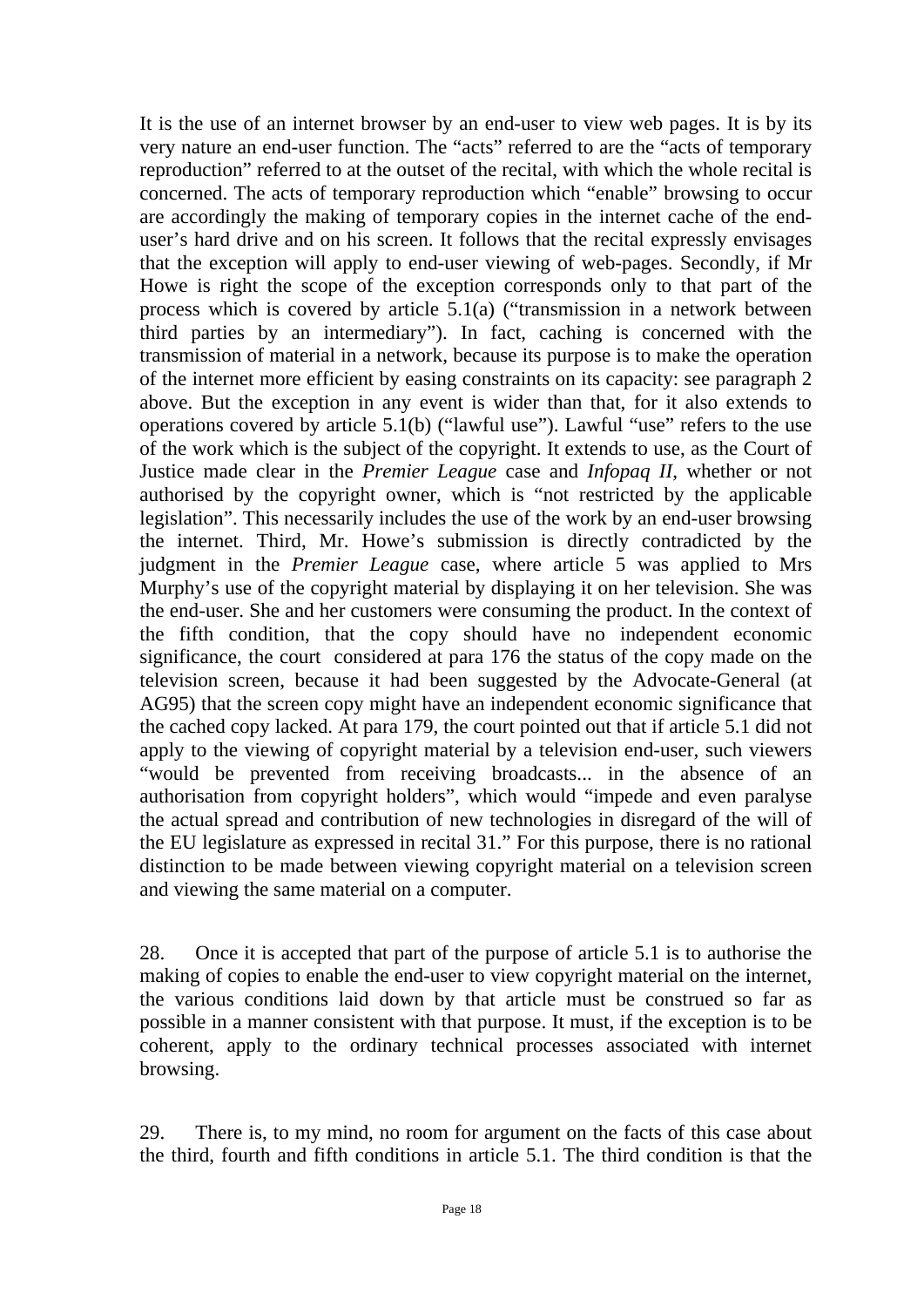making of copies in the internet cache and on screen should be an integral and essential part of a technological process. Manifestly it is. These were at the time of the Directive and remain today basic features of the design of modern computers. It would no doubt be possible to design computers that did not cache material in the course of internet browsing, but in the words of the judgment in *Infopaq II*, the technological processes required to browse the internet could not function "correctly and efficiently" without the acts of reproduction concerned: see paras 30 and 37. The fourth condition, as applied to end-users like Meltwater's customers, is that its use should be lawful. Once it is established, as it is by the decisions in the *Premier League* case and *Infopaq II*, that this means lawful apart from any lack of authorisation by the copyright owner, it is equally clear that this condition is satisfied. The fifth condition, that the copying should have no independent economic significance, is satisfied for the same reason as it was satisfied in the *Premier League* case, namely that it has no *independent* economic value to Meltwater's customers. This is because unless they download or print out the material (in which case it is not disputed that they require a licence), the sole economic value which they derive from accessing information on Meltwater's website is derived from the mere fact of reading it on screen.

30. These considerations no doubt explain why Mr. Howe's submissions were addressed mainly to the first two conditions, that the copies generated by the technical processes involved in browsing should be "temporary" and "transient or incidental". It is not suggested that "transient" means anything different from "temporary", and in my view they are the same. "Transience" is simply part of the elaborate explanation of "temporary" which follows that word.

31. If, as the Court of Justice has accepted, browsing copyright material on the internet is a method of using it which is within the scope of article 5.1, and if the making of copies in the internet cache or on screen is indispensable to the correct and efficient operation of the technical processes involved in browsing, it would be strange if the law said that the period of time for which these copies will exist in the ordinary course of that operation was insufficiently "temporary" or "transient" to qualify. As I have explained above by reference to the judgment in *Infopaq I*, the relevant requirements are (i) that the storage and deletion of the copyright material should be automatic, as opposed to being dependent on "discretionary human intervention", and (ii) that the duration of the copy should be limited to what is "necessary for the completion of the technological processes in question": see paras 62 and 64. The "storage" of the material, i.e. the creation of copies in the cache or on screen, is the automatic result of browsing the internet. It requires no other human intervention than the decision to access the relevant web-page. Its deletion is the equally automatic result of the lapse of time coupled with the continuing use of the browser. The "technological processes in question" are those necessarily associated with web browsing, including the retention of material in the cache. It is retained there for no longer than the ordinary processes associated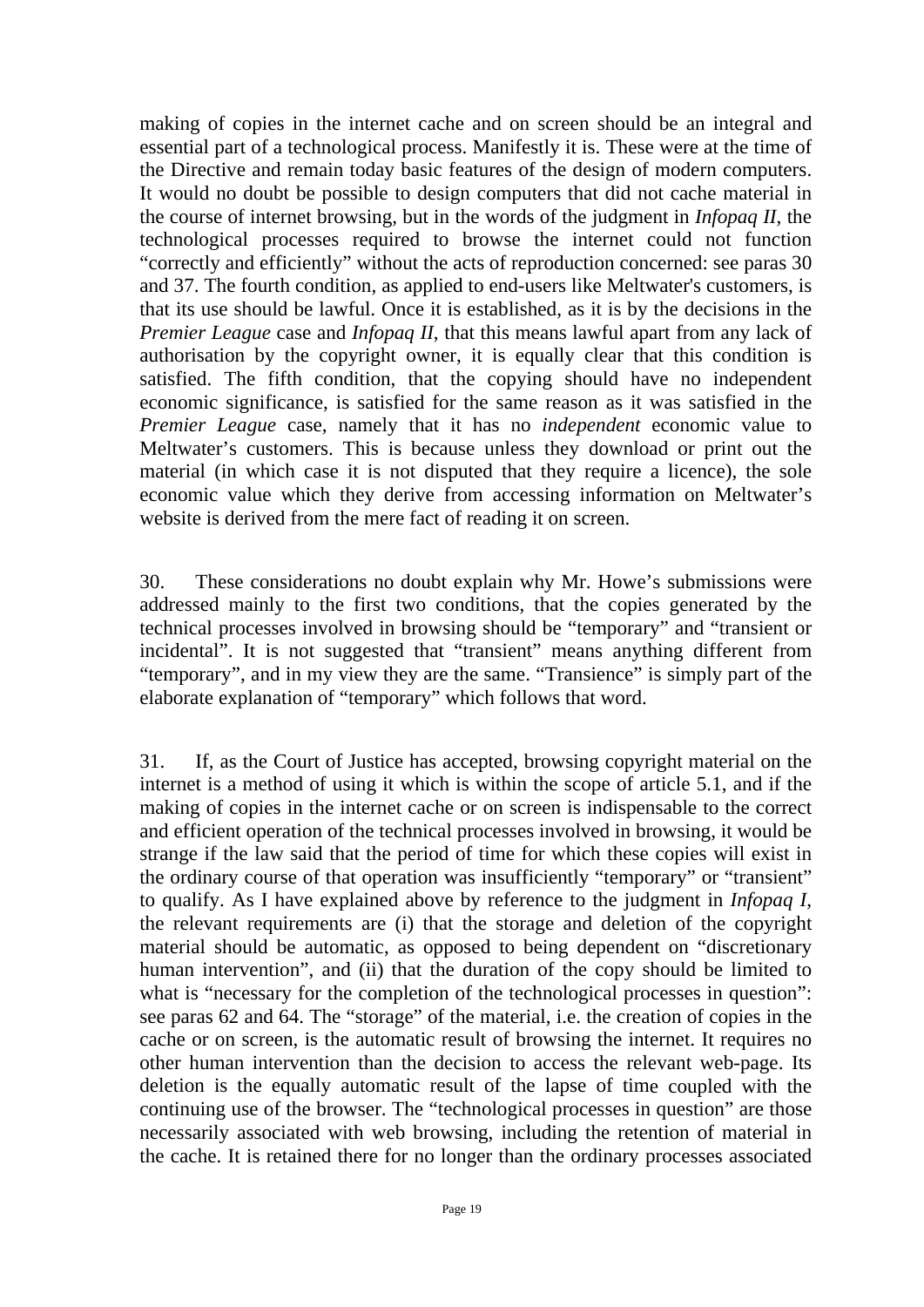with internet use continue. Standing back for a moment from this fine verbal analysis of the language of the court, the purpose of these formulations is plain. It is to distinguish between the use of a computer or other equipment simply to view the relevant material, and its use to record it. The object of the restriction to "temporary" or "transient" copies is to ensure that the exception does not apply to protect downloading or other forms of digital or physical copying which will remain in existence until the user chooses to delete or destroy them and are therefore as permanent as he chooses to make them.

32. Mr Howe's argument was that cached material was not "temporary" or "transient" because the user could make a discretionary decision to close down the computer, thereby leaving the material in the cache indefinitely until the browser was used again. Or he could adjust the settings so as to enlarge the cache, thereby extending the period for which material might remain in it even while the browser was in use. He could also access a web page and leave his computer on with the web page on screen indefinitely. These are certainly examples of discretionary human intervention, but they are irrelevant because they do not involve a discretionary decision whether to retain the material in memory or not. They are merely rather artificial ways of extending the duration of the relevant "technological processes". They call for three comments in the present context. The first is that the effect of creating copies in the internet cache or on screen in the course of browsing, must be judged in the light of the normal operation of a computer or its browser. It is not enough that forensic ingenuity can devise a method of extending to some extent the life of copies which are by their nature temporary. Secondly, the question is whether human intervention is required to delete the material: see *Infopaq I* at para 66. There is a difference, which is fundamental to the object of article 5.1, between a discretionary decision to extend the duration of what remains an automatic process, and the storage of a copy of material in the course of the browsing in a manner which will ensure that it is permanent unless and until a discretionary decision is made to delete or destroy it. The decisions of the Court of Justice show that in principle the former satisfies the first two conditions in article 5.1 whereas the latter does not. Third, the Respondents' examples, as examples go, prove too much. If the mere fact that it is in principle possible to close down a computer, alter the browser settings to enlarge the internet cache or leave an image on screen indefinitely were enough to prevent article 5.1 from applying, then it would never apply to internet browsing. This would frustrate the purpose of the legislation.

33. If, as I consider, the copies made in the internet cache or on screen are "transient", it is strictly speaking unnecessary to consider whether they are also "incidental". But I think it clear that they are. The software puts a web-page on screen and into the cache for the purpose of enabling a lawful use of the copyright material, i.e. viewing it. The creation of the copies is wholly incidental to the technological process involved.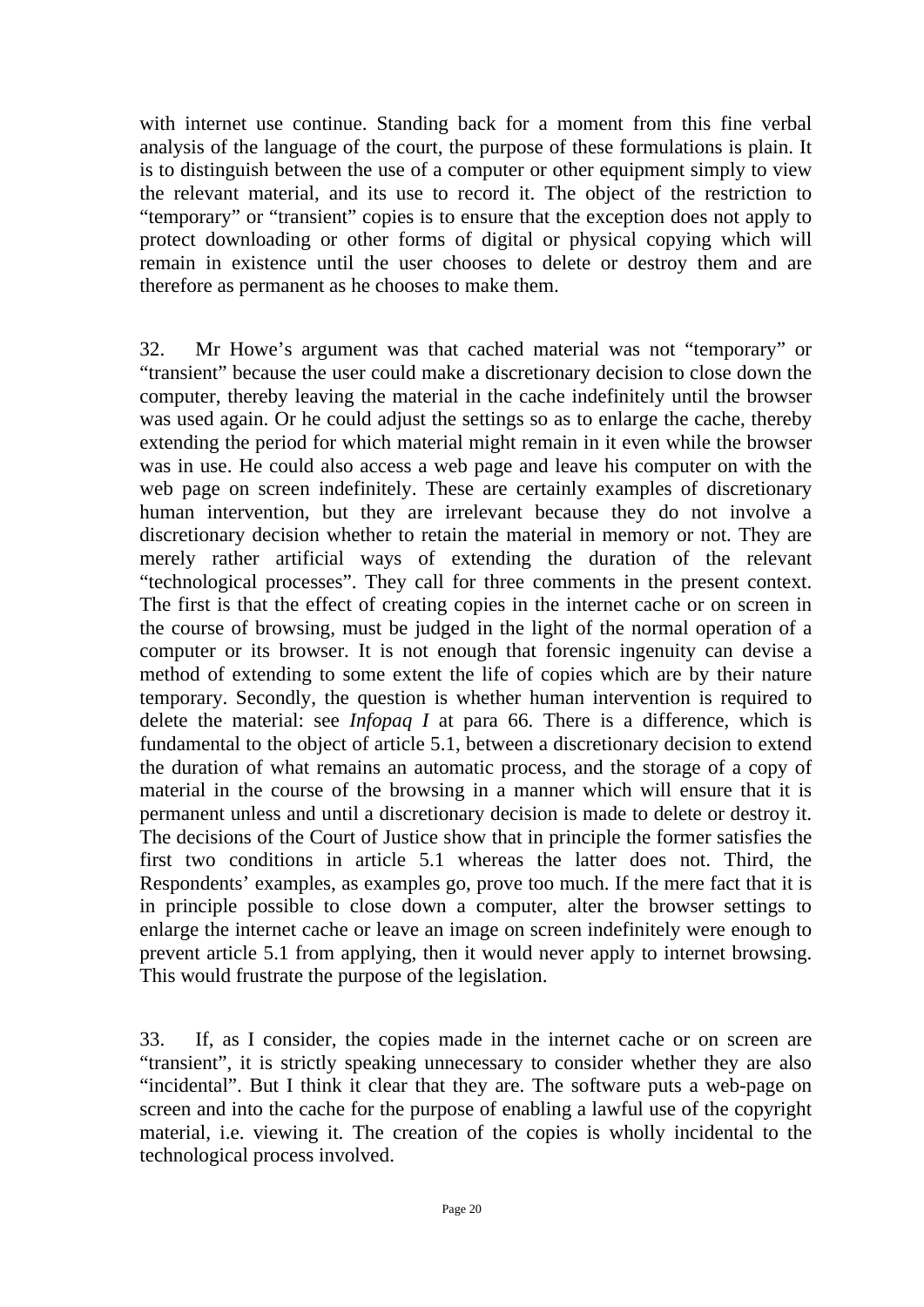34. Once these matters are established, it follows that article 5.5 is also satisfied.

#### *Consequences*

35. It is the policy of the EU to maintain a "high level of protection of intellectual property". That policy is acknowledged both in the Directive itself (see recitals 4 and 9), and in the case law (for example, *Premier League* at para 186). We were pressed with the argument that if the viewing of copyright material on a web-page did not require a licence from the copyright owner, he would be exposed to large-scale piracy of a kind which would be difficult to detect or prevent.

36. I am not persuaded by this argument and nor, it is clear, was the Court of Justice on the successive occasions when it has dealt with this issue. Of course, any diminution in the rights of copyright owners necessarily narrows the scope of the protection which they enjoy for their works. But we need to keep this point in proportion. In the first place, article 5.1 is an exception to the copyright owner's right to control the reproduction of his work. It necessarily operates to authorise certain copying which would otherwise be an infringement of the copyright owner's rights. Secondly, it has never been an infringement, in either English or EU law, for a person merely to view or read an infringing article in physical form. This state of affairs, which is recognised in the enumeration of the copyright owner's rights in articles 2, 3 and 4 of the Directive, has never been thought inconsistent with a high level of protection for intellectual property. All that article 5.1 of the Directive achieves is to treat the viewing of copyright material on the internet in the same way as its viewing in physical form, notwithstanding that the technical processes involved incidentally include the making of temporary copies within the electronic equipment employed. Third, if it is an infringement merely to view copyright material, without downloading or printing out, then those who browse the internet are likely unintentionally to incur civil liability, at least in principle, by merely coming upon a web-page containing copyright material in the course of browsing. This seems an unacceptable result, which would make infringers of many millions of ordinary users of the internet across the EU who use browsers and search engines for private as well as commercial purposes. Fourth, nothing in article 5.1 affects the obligation of Meltwater to be licensed in order to upload copyright material onto their website or make non-temporary copies of it in some other way. At the moment, the licence fee payable by Meltwater is fixed on the basis that its customers need a licence of their own from the publishers and that the service will be supplied only to end-users who have one. It seems very likely (although I am not deciding the point) that the licence fee chargeable to Meltwater will be substantially higher if end-users do not need a licence because on that footing the value of the rights for which Meltwater is licensed will be significantly higher. The respondents have lodged an alternative claim with the Copyright Tribunal on that basis. In my view it is altogether more satisfactory that a single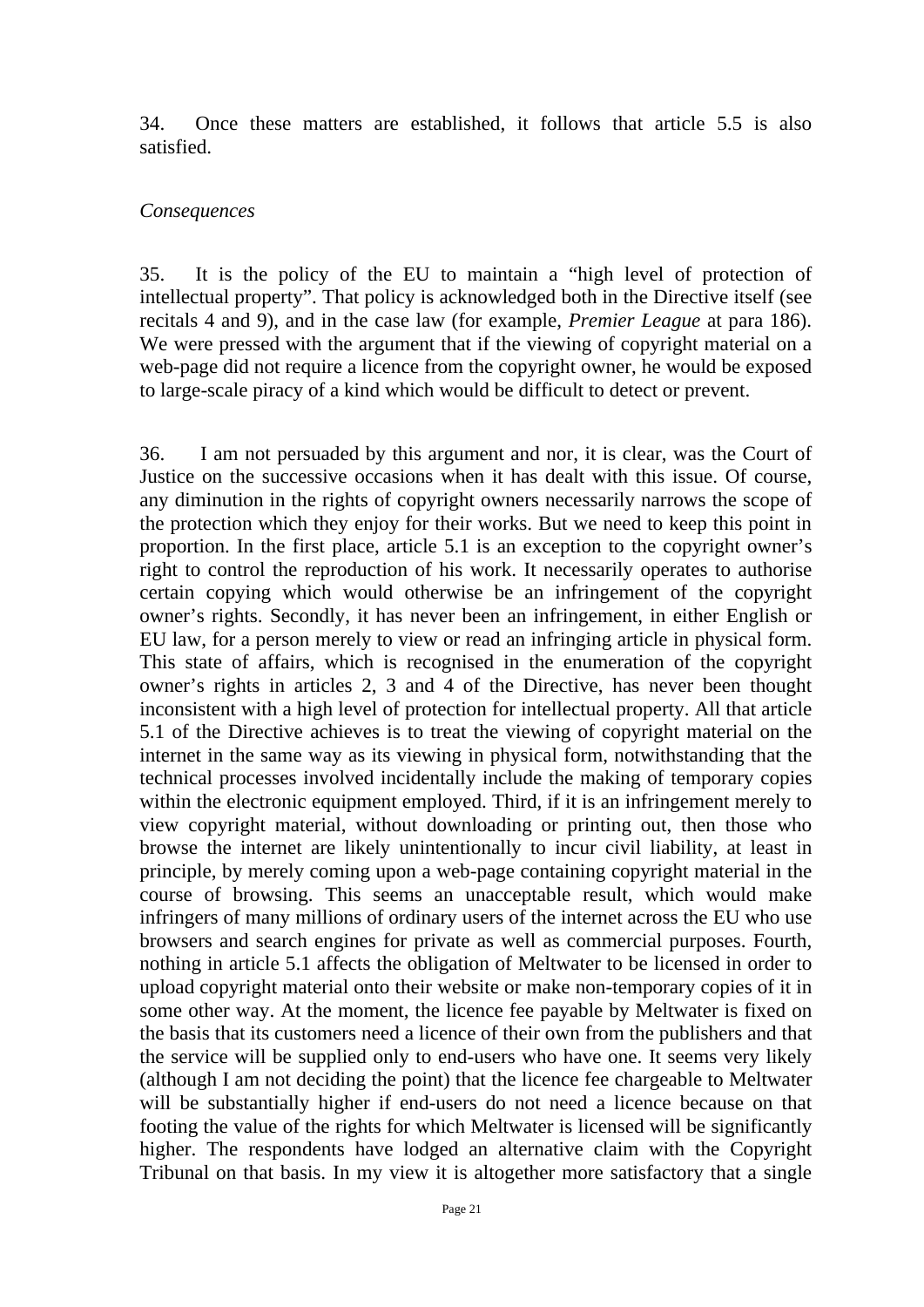large licence fee should be payable representing the value to the person who puts the material onto the internet, than that tiny sums should be separately collectable from hundreds (in other cases it may be millions) of internet viewers. Fifth, if merely viewing a web-page is not an infringement, that does not leave the copyright owner without effective remedies against pirates. It simply means that his remedy must be found against others who on the face of it are more obviously at fault. Nothing in article 5.1 impairs the copyright owner's right to proceed against those who unlawfully upload copyright material onto the internet, just as the copyright owner has always been entitled to proceed against those who make or distribute pirated copies of books, films, music or other protected works. The Directive itself contains in Chapters III and IV important provisions enlarging the range of procedures and sanctions available against piracy.

#### *The decisions below*

37. Proudman J decided that Meltwater's customers needed a licence both to receive the monitoring reports by email and to access them on Meltwater's website. Her reasons were (i) that the making of copies, however temporary, in the end-user's computer in the course of browsing was not part of the technological process because it was "generated by his own volition", i.e. by his voluntary decision to access the web-page; (ii) that it was outside the scope of the technological process for the additional reason that it was in reality the end result of that process since it was what the end-user viewed; and (iii) that the viewing of these copies did not constitute "lawful use" because they were not authorised by the copyright owner: see para 109. These reasons are of course related, and all three of them lead to the conclusion that, in the judge's words, the "kind of circumstance where the defence may be available is where the purpose of the copying is to enable efficient transmission in a network between third parties by an intermediary, typically an internet service provider" para 110. The Court of Appeal agreed with her, essentially on her ground (i). In their view the "acts of reproduction are those occasioned by the voluntary human process of accessing that web-page" para 35. For practical purposes, this amounted to an endorsement of Proudman J's view that unlicensed internet browsing could never satisfy the conditions in article 5.1. It will be apparent that Proudman J and the Court of Appeal could not have arrived at these conclusions if they had had the benefit of the judgments in *Premier League* and *Infopaq II*. In particular, the far broader meaning given by the Court of Justice in these cases to the concept of "lawful use" makes it impossible to confine the scope of the exception to the internal plumbing of the internet. Once it is accepted that article 5.1 extends in principle to temporary copies made for the purpose of browsing by an unlicensed end-user, much of the argument which the courts below accepted unravels.

#### *Reference*